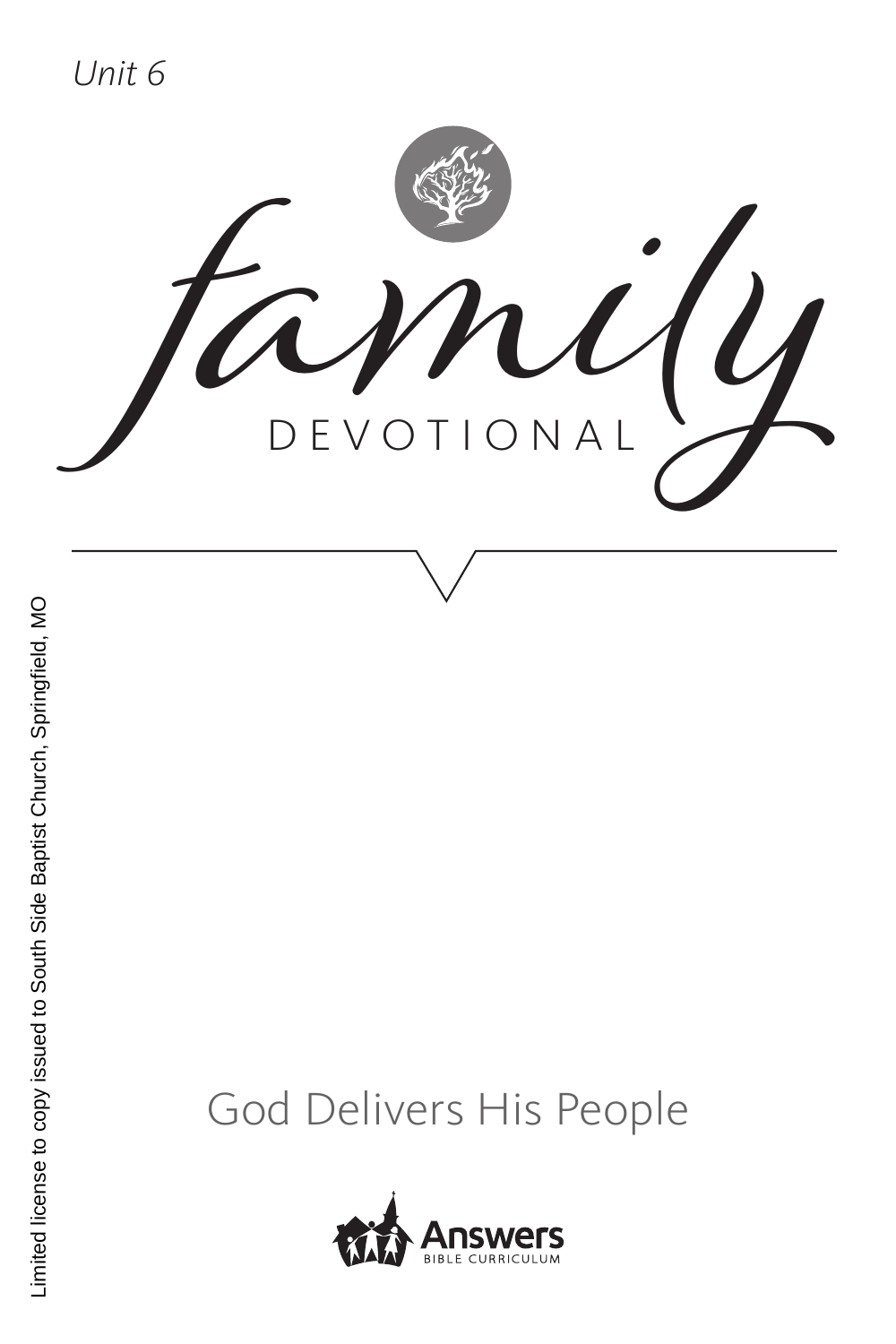Answers Bible Curriculum

Unit 6 • Family Devotional

Copyright © 2018 Answers in Genesis, Inc. All rights reserved. No part of this book may be used or reproduced in any manner whatsoever without written permission from the publisher, unless expressly permitted by the terms of the Limited License.

For more information write: Answers in Genesis PO Box 510 Hebron, KY 41048

Printed in China.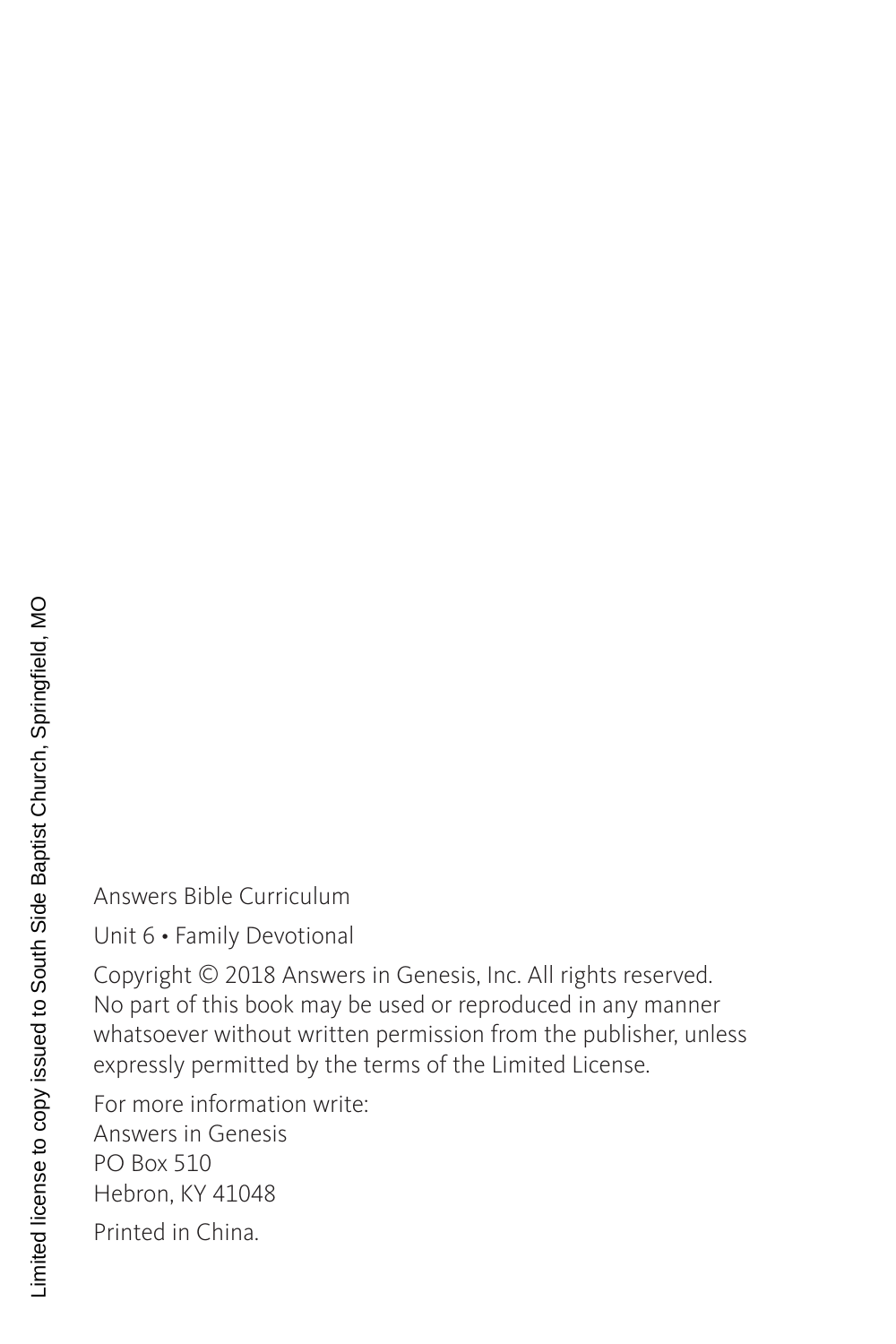

# **Introduction**

Welcome to the Answers Bible Curriculum family devotional. It is our prayer that God will use this guide as a tool to help you as parents to train and disciple your children. We encourage you to take time in the evening (or morning) during the week to have an intentional time of family Bible study, worship, and Scripture memory. You could do this every night or a couple of nights each week. Make it a habit, and don't let the to-do's and pressures of our busy lives rob you of this precious time together.

While it's true that the church has a God-given responsibility to teach God's Word and lead in worship, God gives the primary responsibility for a child's spiritual development to his or her parents. Below are just a few of the Scriptures that admonish parents to be actively involved in training their children and teaching them the things of the Lord:

*Only take care, and keep your soul diligently, lest you forget the things that your eyes have seen, and lest they depart from your heart all the days of your life. Make them known to your children and your children's children—how on the day that you stood before the Lord your God at Horeb, the Lord said to me, "Gather the people to me, that I may let them hear my words, so that they may learn to fear me all the days that they live on the earth, and that they may teach their children so." (Deuteronomy 4:9–10)*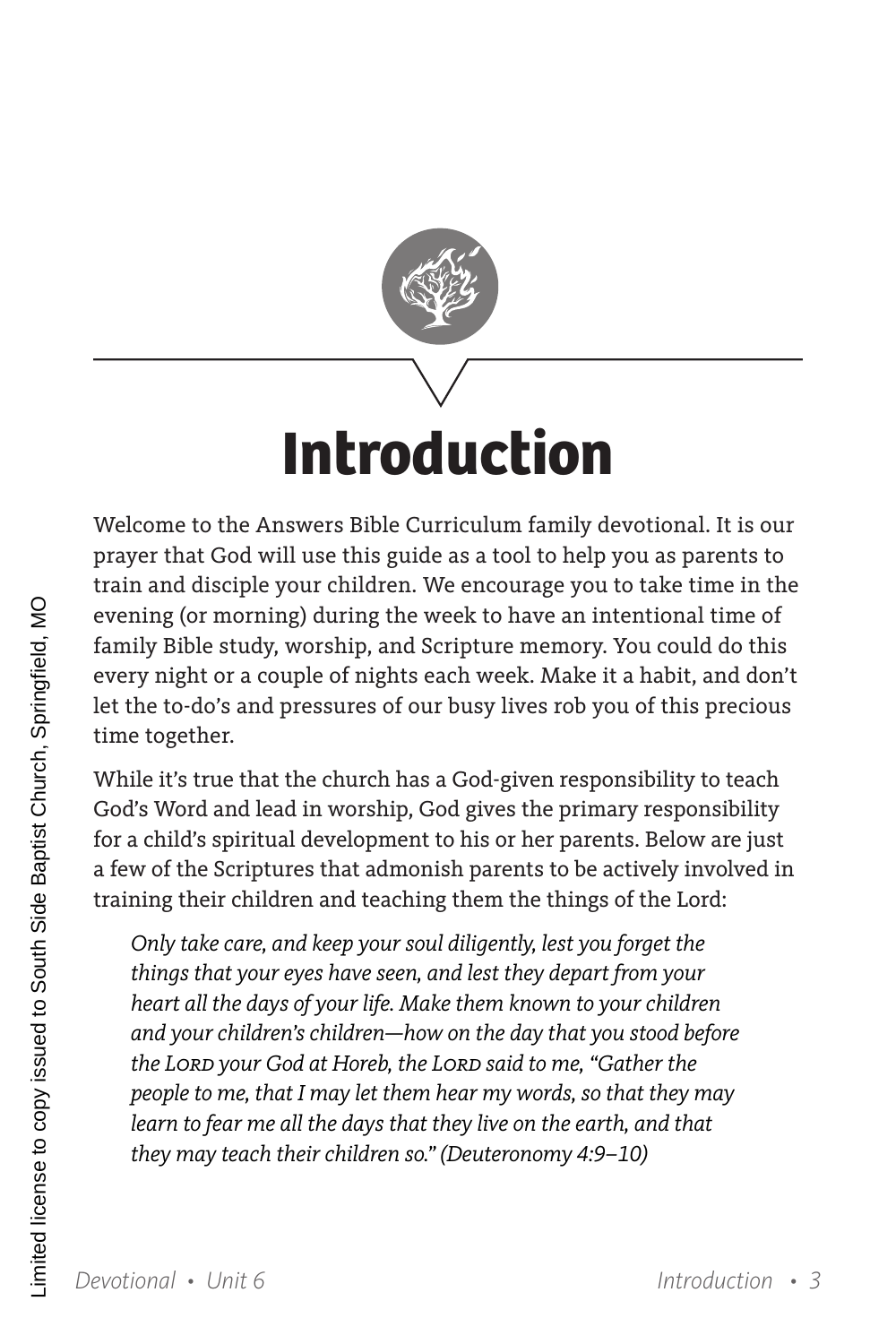*Hear, O Israel: The Lord our God, the Lord is one. You shall love the Lord your God with all your heart and with all your soul and with all your might. And these words that I command you today shall be on your heart. You shall teach them diligently to your children, and shall talk of them when you sit in your house, and when you walk by the way, and when you lie down, and when you rise. You shall bind them as a sign on your hand, and they shall be as frontlets between your eyes. You shall write them on the doorposts of your house and on your gates. (Deuteronomy 6:4–9)*

*Train up a child in the way he should go; even when he is old he will not depart from it. (Proverbs 22:6)* 

*Fathers, do not provoke your children to anger, but bring them up in the discipline and instruction of the Lord. (Ephesians 6:4)*

We suggest that you read the lesson summary out loud, and then read each of the Scriptures and the questions that follow them and discuss the answers among yourselves. Of course, you'll want to adjust the questions based on the ages of your children. If you plan on having a family devotional time each night of the week, you will want to read ahead and split up each lesson into five or six smaller pieces.

We have included space for family prayer requests. It is important to spend time in prayer, lifting up the needs of each family member and praying for each one's spiritual growth. You can also use this time to lift up the needs in your church, any missionaries you know or support, etc. Record the prayer requests, and then review them from time to time to be encouraged as to how God has answered.

As parents, God has given you a great responsibility and a great privilege to train the next generation. You may not feel up to the task, but remember, our sufficiency is from God (2 Corinthians 3:4–6), and He delights in using the weak and foolish things of the world so that His wisdom and power may be manifest (1 Corinthians 1:26–31).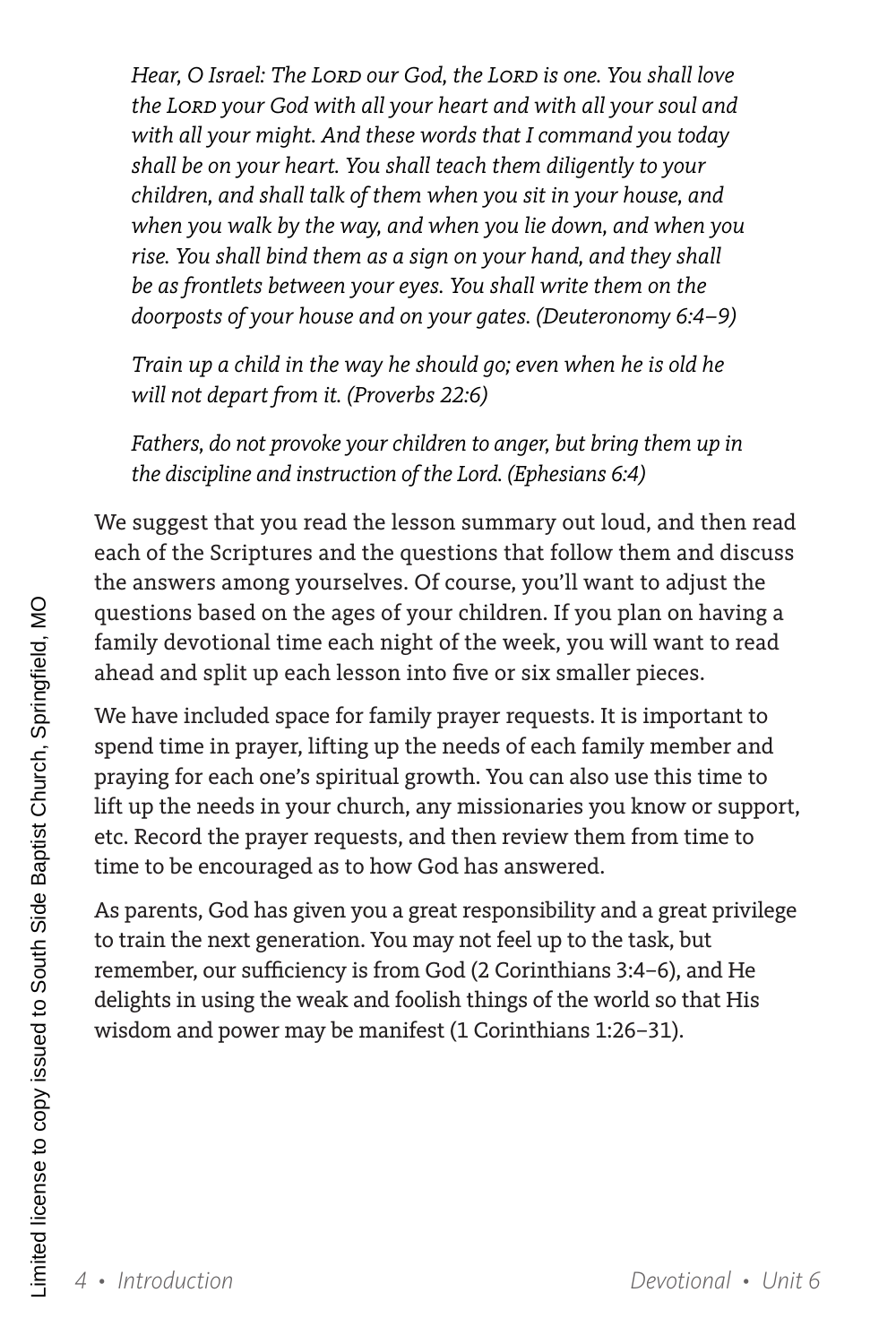

## **God Protects Moses**

## **Lesson Summary**

After Joseph died, the Bible tells us that "there arose a new king over Egypt, who did not know Joseph" (Exodus 1:8). Joseph was dead, the pharaoh who had elevated Joseph was dead, and now a new pharaoh was reigning who knew nothing of Joseph but who realized that the Israelites living among them were increasing greatly in number.

Because of this pharaoh's fear, he enslaved the Hebrews and even went so far as to have newborn Israelite boys killed. For hundreds of years, the Israelites worked for the Egyptians and were harshly treated as slaves. In the midst of their burdens, they cried out to God, and he heard them (Exodus 3:23–25).

Sometimes God places us in difficult circumstances; sometimes God seems to be absent and to have forgotten about us. The Hebrews in Egypt no doubt felt like this. But God has purposes that we don't always understand. He works in ways that allow evil to prosper, all the while working out his good, perfect plans. And sometimes it takes a long time—years, decades, generations—for his plans to be fulfilled.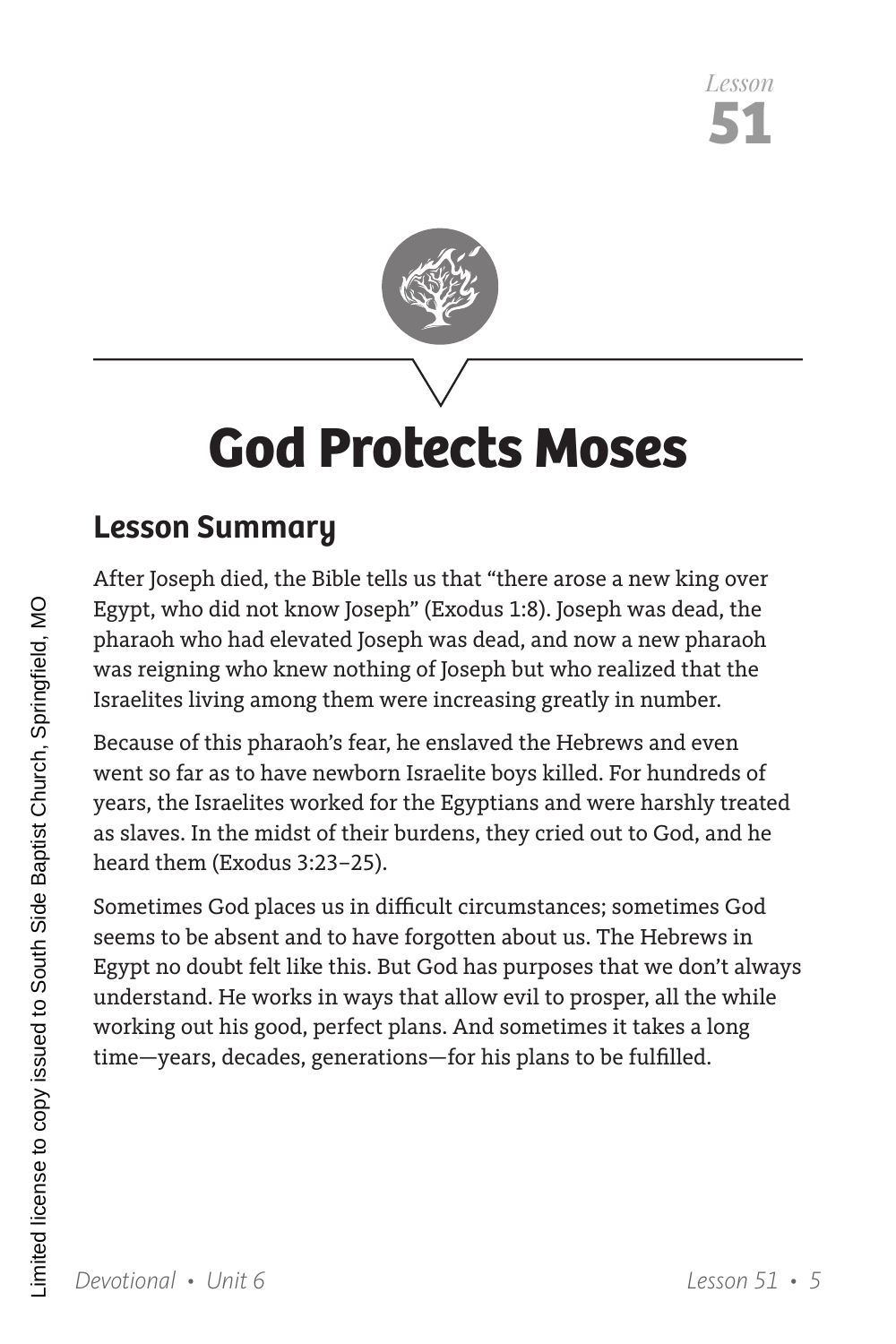Read the following passages and discuss the questions together.

### **Genesis 5:32, 6:11–18, 7:6**

1. About how old was Noah when God commanded him to build the Ark?

2. About how many years passed before the Flood came? Do you think Noah ever doubted what God had commanded him to do?

### **Genesis 12:1–4, 17:1–2**

3. How old was Abram when God first spoke with him and promised him descendants?

4. How long did Abram have to wait until his son Isaac was born? How might he have felt after waiting so long?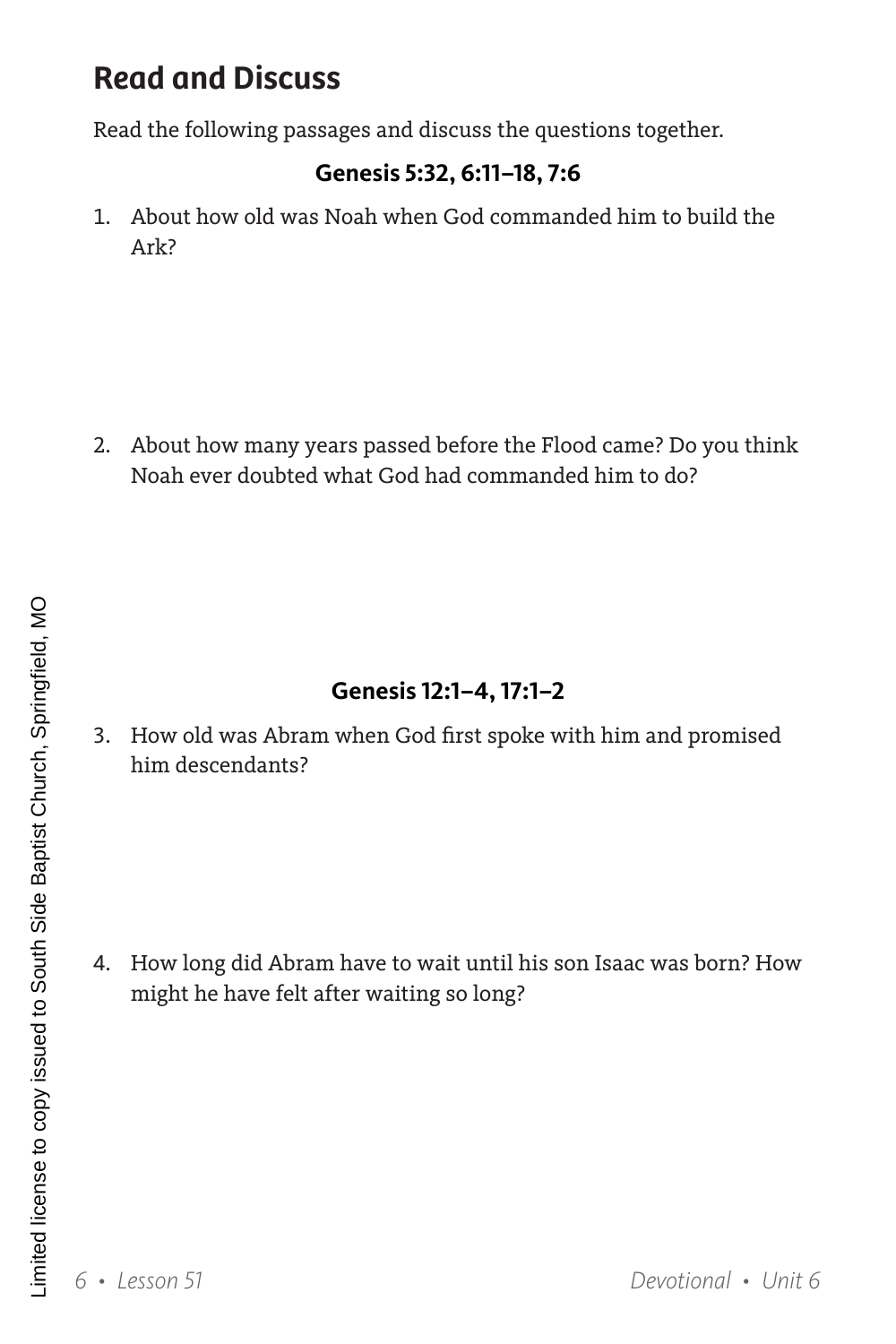#### **Genesis 15:7–14**

- 5. Did Abraham and his descendants inherit the Promised Land during Abraham's life?
- 6. How long would Abraham's descendants have to wait before they would inherit the land of Canaan?

#### **Hebrews 11:32–39**

- 7. What were some of the trials and tribulations that happened to the saints of old?
- 8. Did they receive what had been promised them (see v. 39)?

#### **1 Peter 1:3–13**

- 9. How are we to live in the midst of trials? Why?
- 10. What kind of inheritance are we looking for? Will we receive it in this life?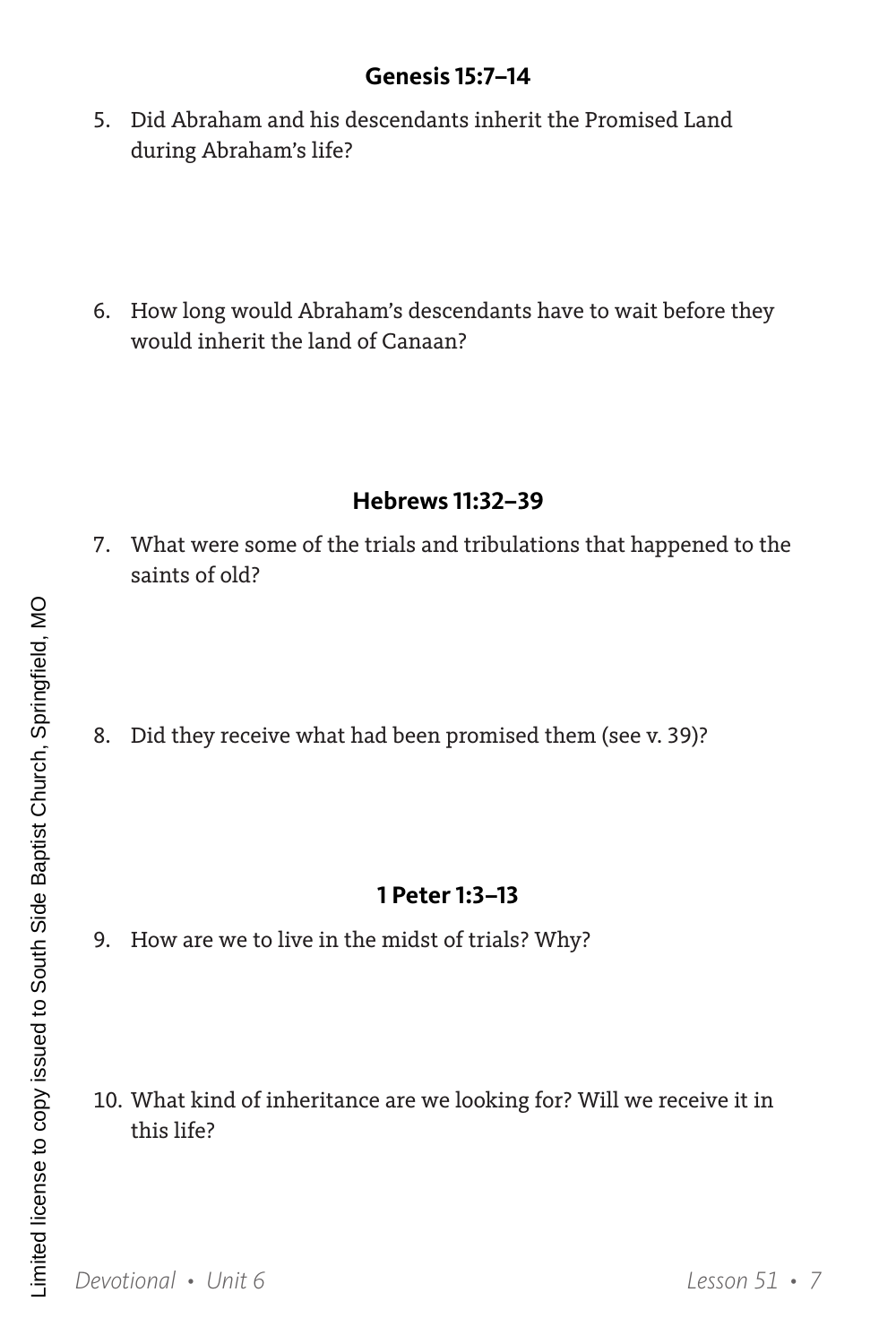## **Memory Verse**

Review the memory verse with your family.

**Isaiah 41:10** Fear not, for I am with you; be not dismayed, for I am your God; I will strengthen you, I will help you, I will uphold you with my righteous right hand.

## **Prayer**

Praise God for his sovereignty in the midst of our trials and tribulations. Thank him for our eternal inheritance, reserved for us in heaven. Ask him for faith to persevere and even rejoice in the midst of trials and suffering. Ask him for patience to wait upon him and his timing to work out his good and perfect plan.

### *Family Prayer Requests:*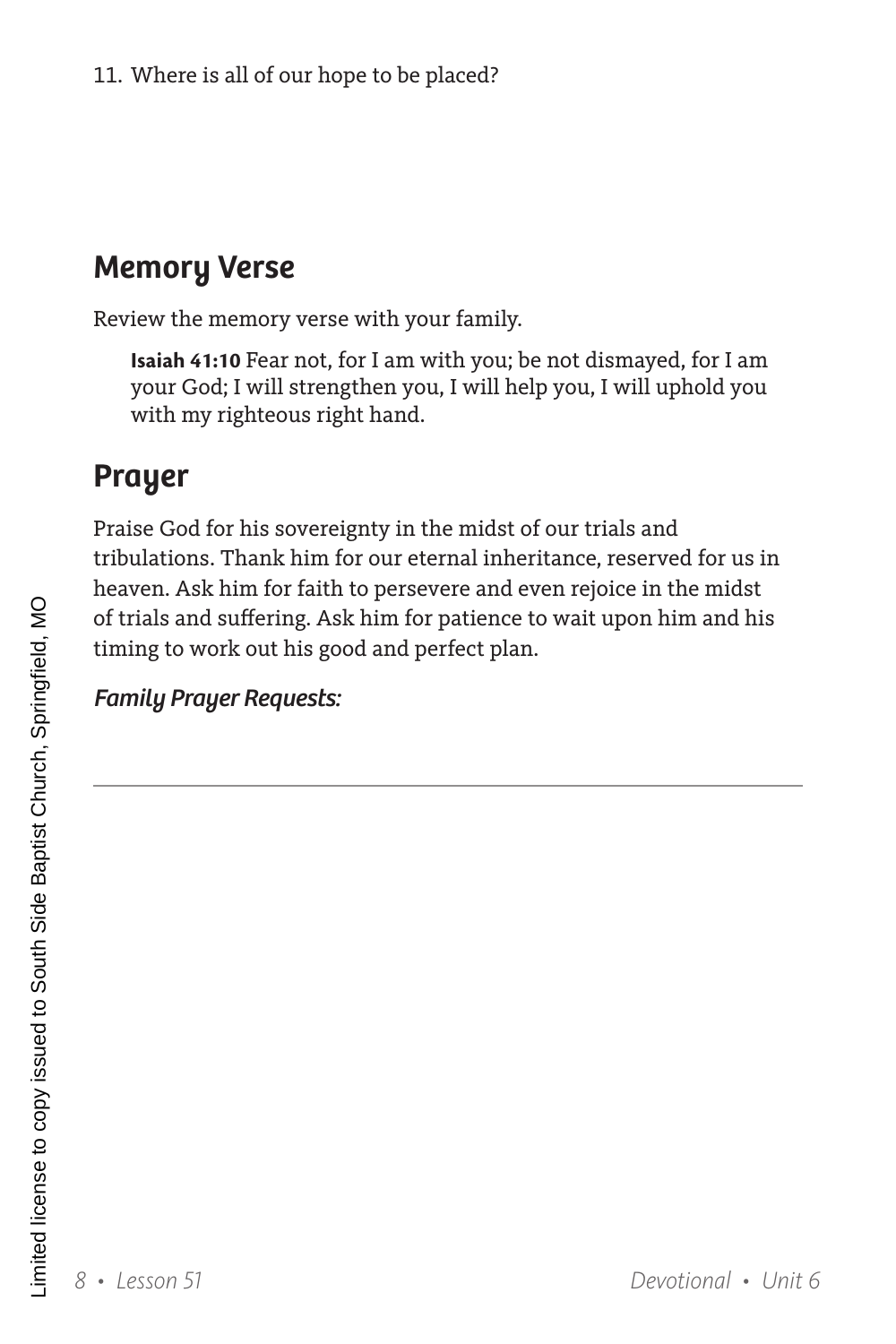

# **God Calls Moses**

## **Lesson Summary**

Moses is a key figure of the Old Testament. He is revered by Jews, Muslims, and Christians as a great prophet and lawgiver. And indeed, God did use Moses mightily to lead his people out of bondage in Egypt and through the wilderness. Moses led them for 40 years and gave them God's laws.

But when God first called Moses, he was anything but leadership material. We read in Exodus 3 and 4 of Moses's conversation with God when God called him to lead his people out of Egypt. Moses felt woefully inadequate for the task and put forward many reasons why he wasn't the right man for the job.

We, too, may feel inadequate for the tasks that God has called us to: being a student, spouse, or parent; sharing the good news with others; teaching a Bible study; leading in worship; praying with someone in trial; confronting someone in sin.

And if we feel inadequate . . . we are right where God wants us. That's because our adequacy, our sufficiency, comes from him, not ourselves.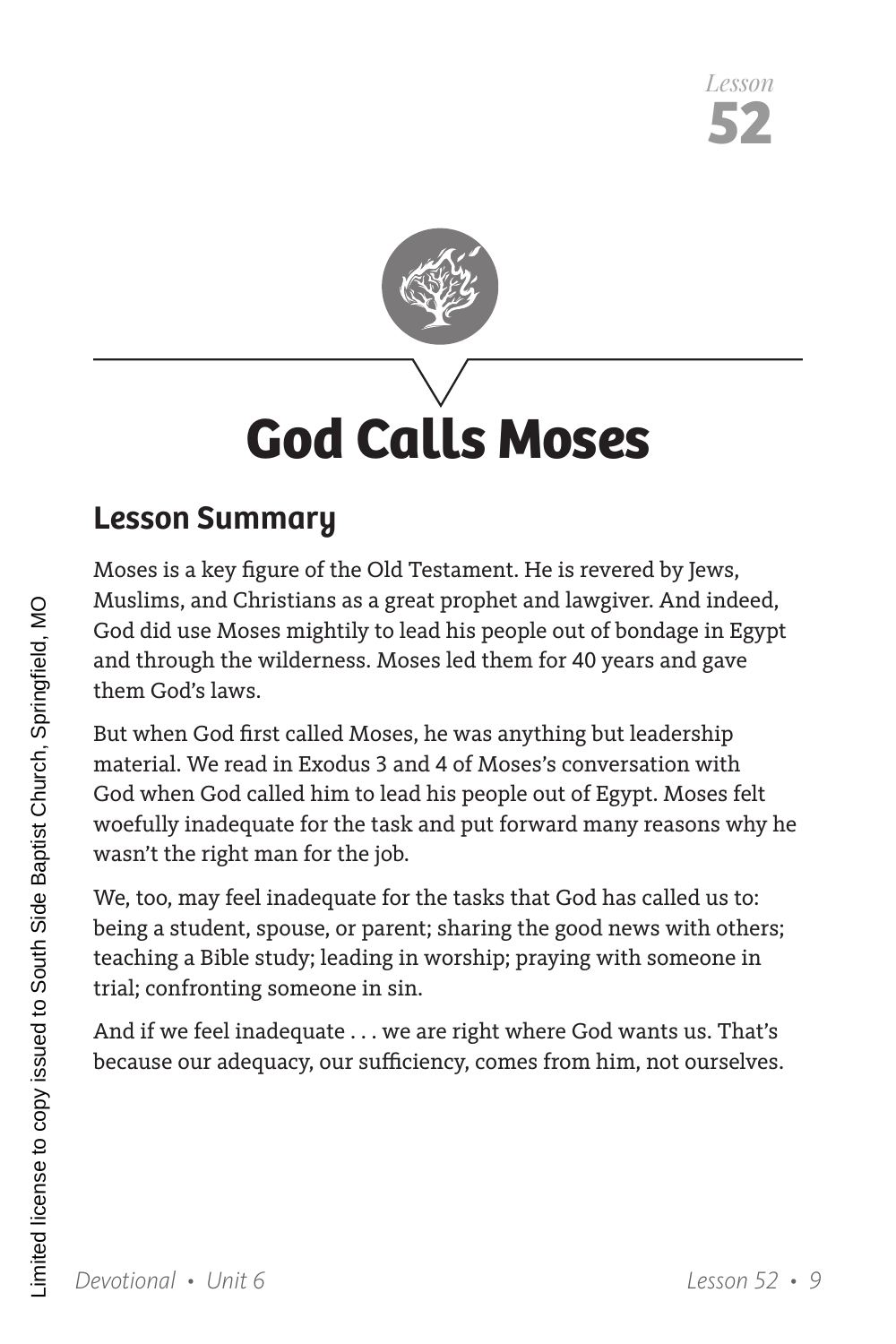Read the following passages and discuss the questions together.

#### **1 Corinthians 15:8–10**

1. What was Paul's view of himself?

2. What was it that made Paul who he was?

3. How did Paul labor? What energized him?

### **2 Corinthians 3:1–6**

4. What was Paul's view of himself here?

5. From where did his sufficiency come?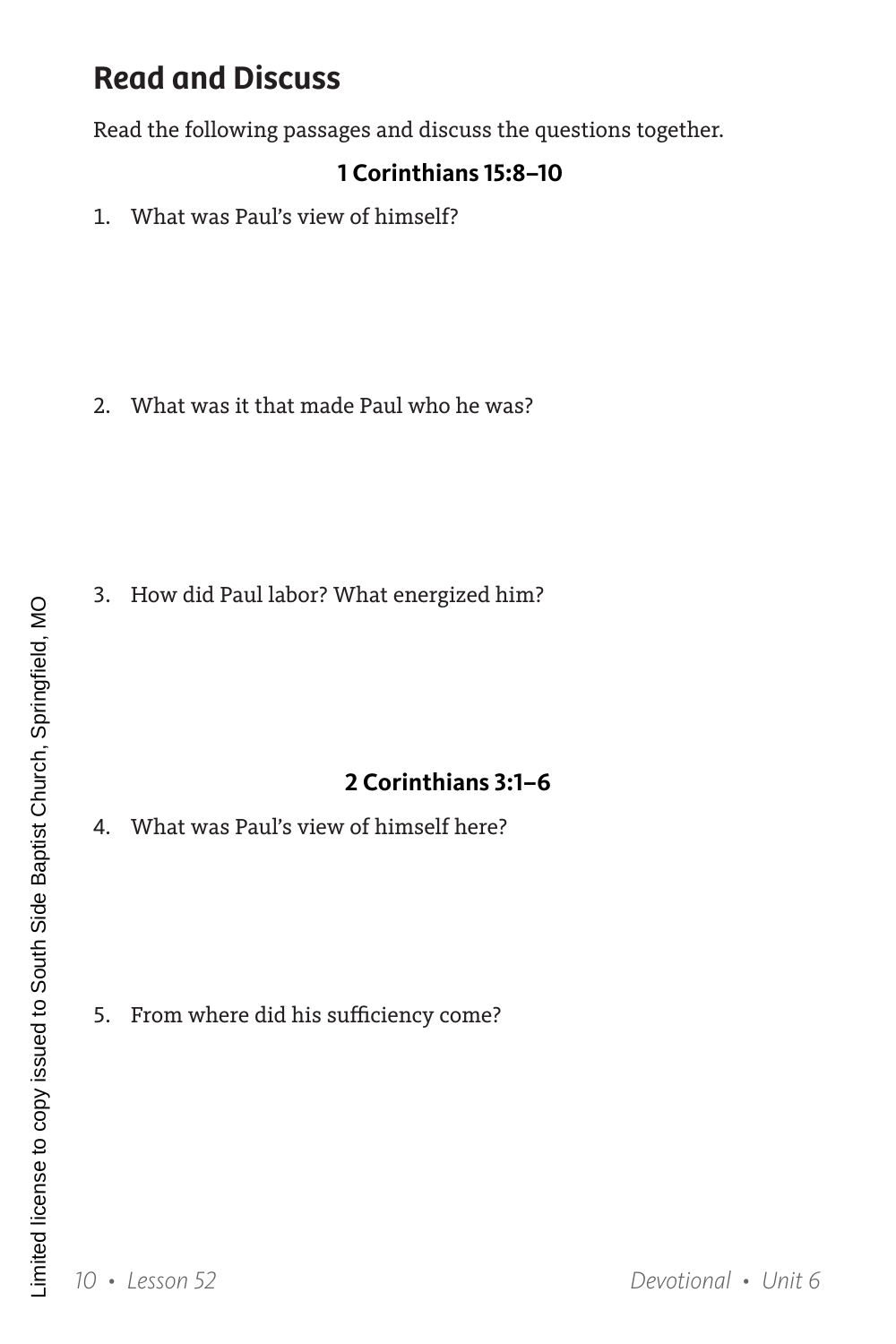### **John 15:1–5**

6. How is Jesus like a vine, and how are we like the branches?

7. What does it mean to abide in Jesus?

8. What is the only way that a branch can bear fruit? What can we do apart from Christ?

## **Memory Verse**

Review the memory verse with your family.

**Isaiah 41:10** Fear not, for I am with you; be not dismayed, for I am your God; I will strengthen you, I will help you, I will uphold you with my righteous right hand.

*Devotional • Unit 6 Lesson 52 • 11*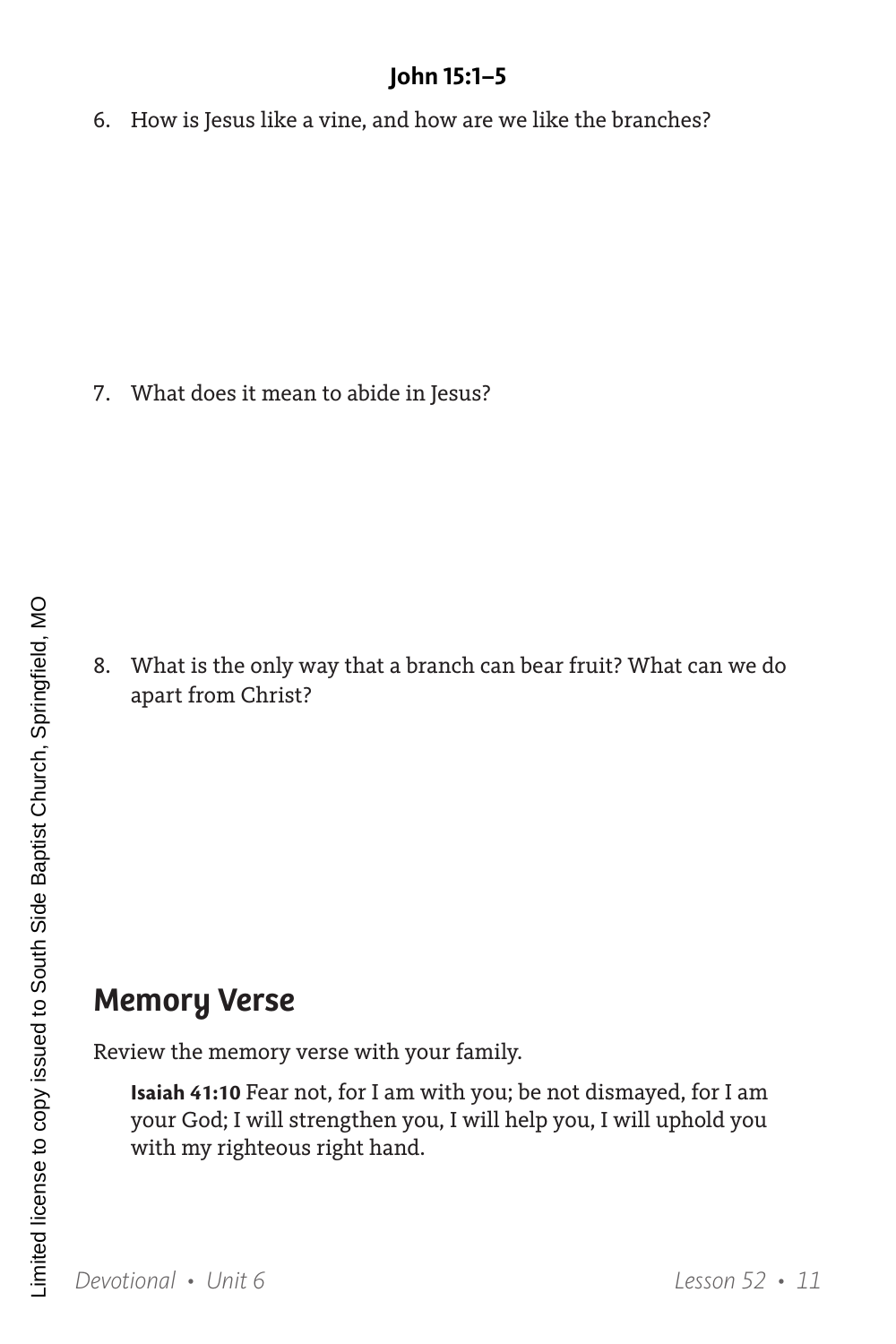## **Prayer**

Praise God for his strength and faithfulness. Thank him that he is adequate and sufficient for all things. Ask him to help you abide in Jesus so that God's power may be manifested through you as he produces fruit in your lives. Ask God to remove any fear or doubt you may have in fulfilling the tasks that he has called you to.

*Family Prayer Requests:*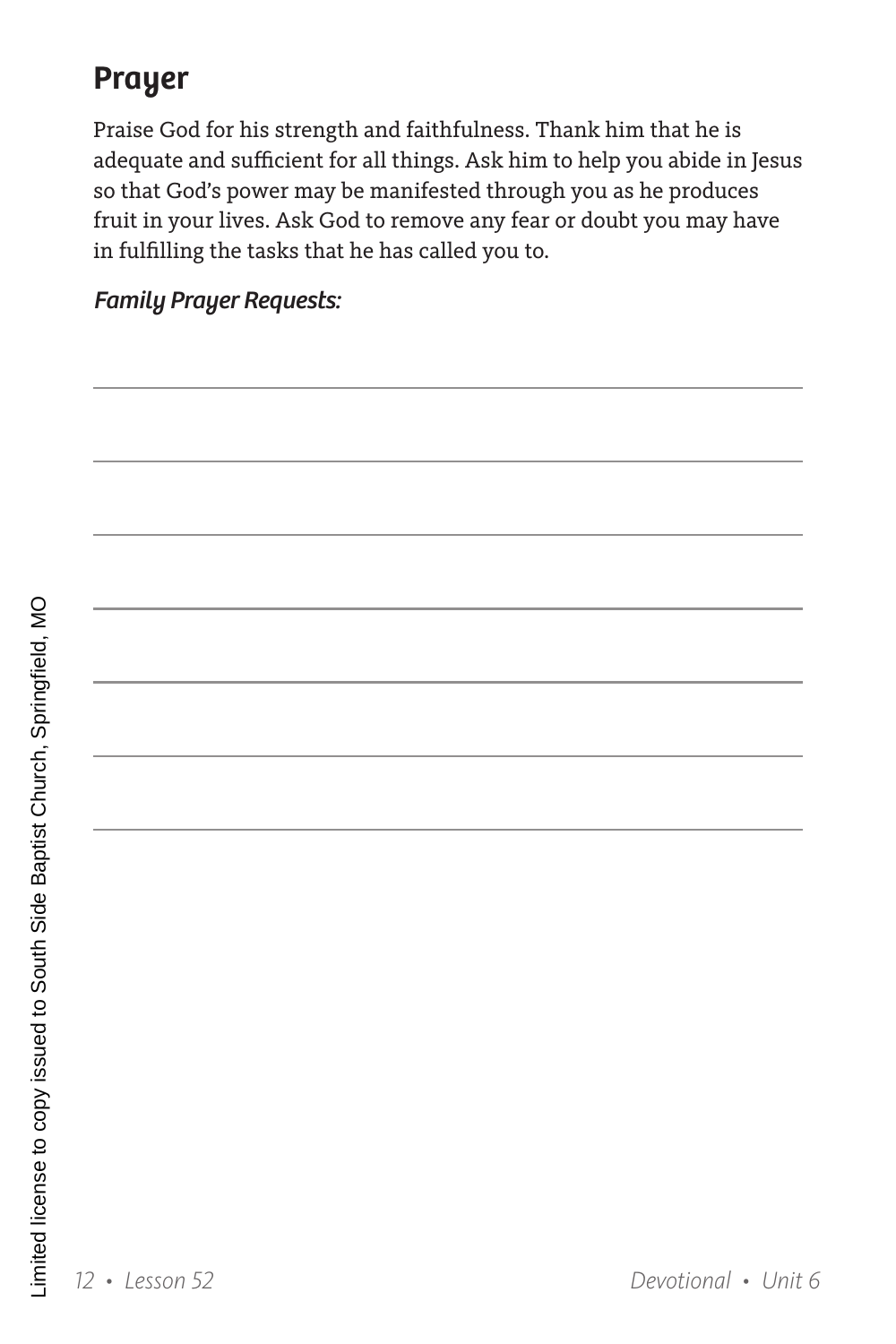

# **God Displays His Power**

## **Lesson Summary**

As Moses came to Pharaoh with the demand from God, Pharaoh tried to play God. He called on his magicians to show Moses that his gods were just as powerful. The magicians could imitate a few signs from God, but eventually their powers were too small, and they had to admit that the true God was in control of the plagues.

Through the plagues, God put his power on display and showed the impotence of the gods worshipped by the Egyptians. But Pharaoh persisted in his sin and rebellion, and God brought his just judgment. The plagues are a vivid reminder of how seriously God considers obedience and how awesome his power is.

Pharaoh is a picture of the nature of man since the Fall. Man hardens his heart to the truth, and rebels and seeks to be God rather than submitting to God. It has been that way since Adam and Eve believed the lie of Satan—you can be like God.

But those who are in Christ have a new nature—one that is no longer a slave to sin. The same God who displayed his power in judgment during the plagues displays his power now in the salvation and sanctification of his people.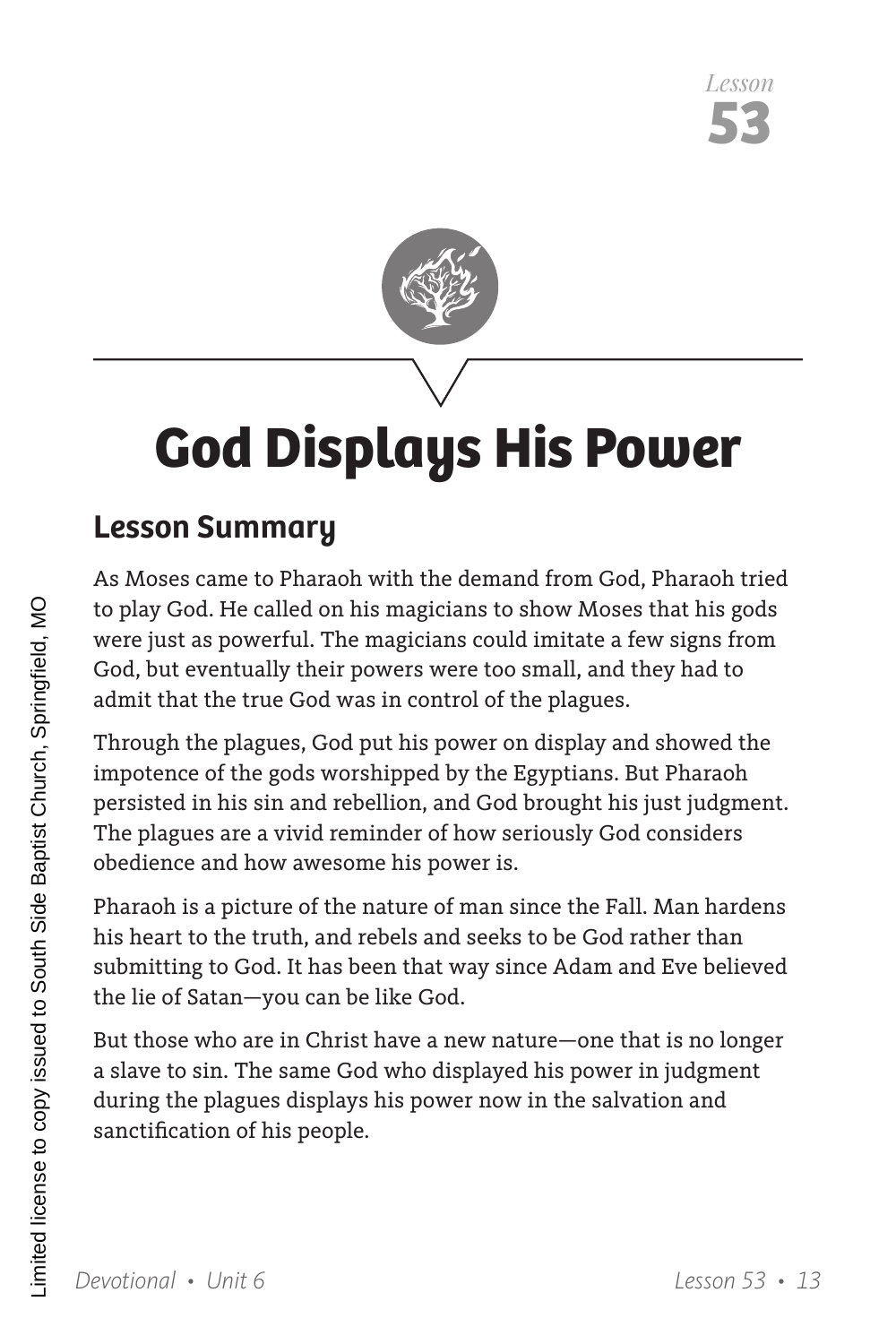Read the following passages and discuss the questions together.

### **Acts 1:6–9**

- 1. What did the disciples ask Jesus, and how did he respond?
- 2. What did Jesus tell them would happen to them?
- 3. What does the Holy Spirit empower Christ's followers to do?

#### **Romans 1:14–17**

- 4. What three "I am" statements did Paul make in this passage? Do you feel the same way?
- 5. How is the gospel "the power of God for salvation"? Who experiences its power?

### **1 Corinthians 1:17–24**

6. Why did Paul not want to use "words of eloquent wisdom" in his preaching?

*14 • Lesson 53 Devotional • Unit 6*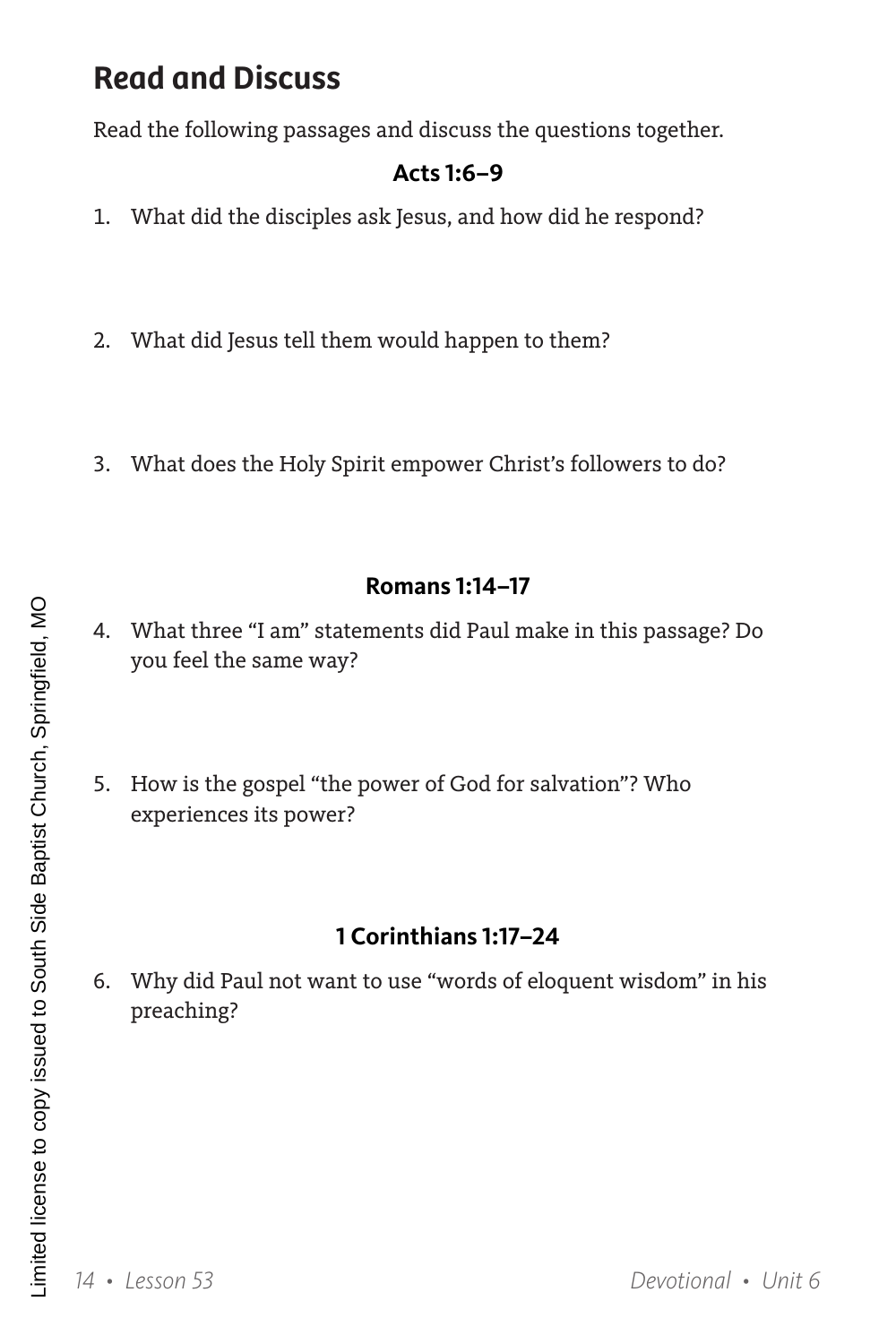- 7. How is the word of the cross the "power of God"? For whom is it the power of God?
- 8. How does the message of Christ demonstrate both God's wisdom and his power?

#### **2 Corinthians 12:7–10**

- 9. Why was Paul given a thorn in his flesh?
- 10. How did God respond to Paul's pleadings to remove the thorn?
- 11. What does it mean that God's "power is made perfect in weakness"?

#### **Colossians 1:9–12**

12. What does Paul pray for the Colossian believers?

13. What does God's power allow us to do (v. 11)?

#### **2 Peter 1:3–10**

14. What has God's power granted to us?

*Devotional • Unit 6 Lesson 53 • 15*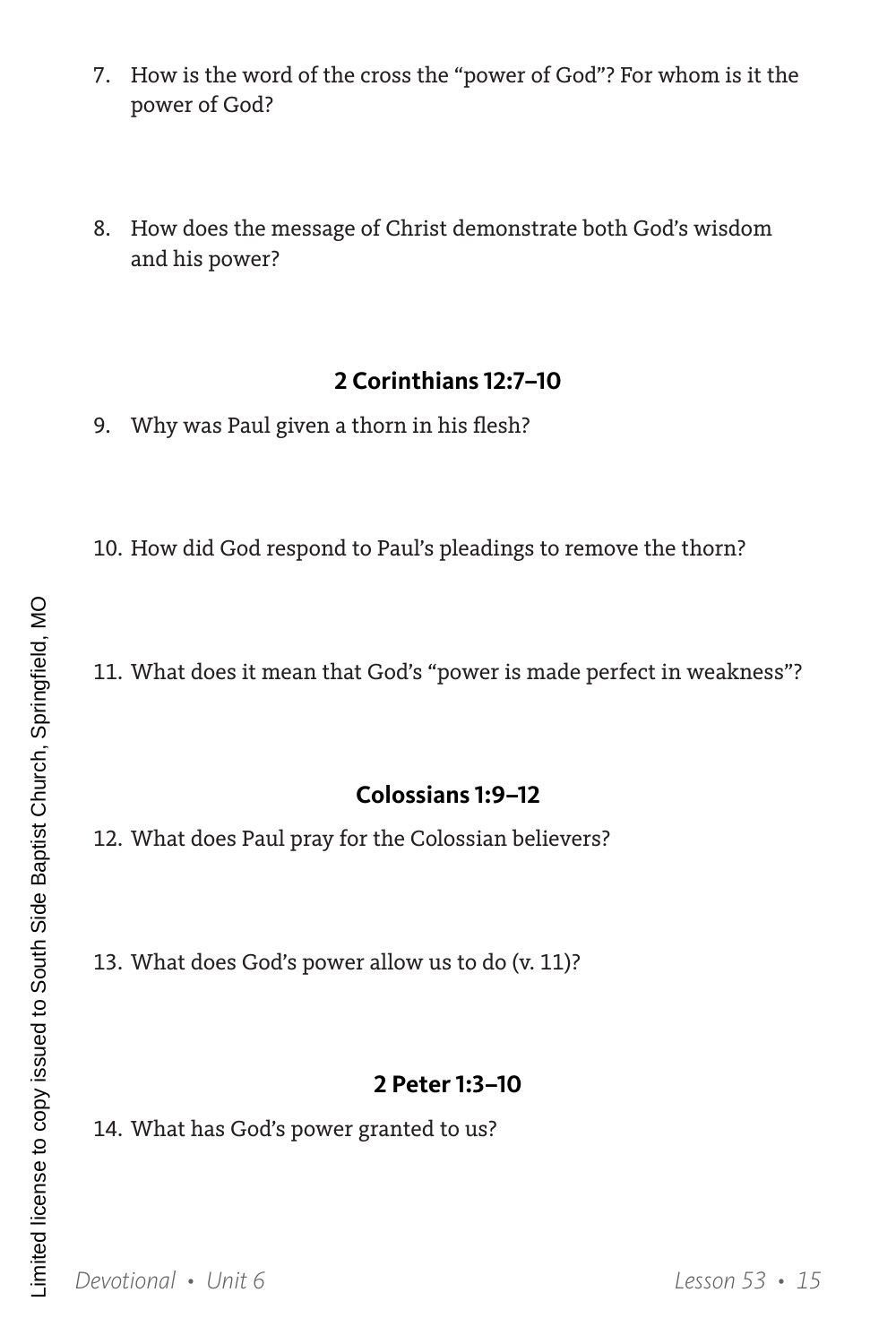- 15. What else has God granted to us so that we can partake of his nature and escape the corruption in the world?
- 16. What qualities does God want us to have? How do we get these qualities? What results from lacking these qualities? What results from having them?

## **Memory Verse**

Review the memory verse with your family.

**Isaiah 41:10** Fear not, for I am with you; be not dismayed, for I am your God; I will strengthen you, I will help you, I will uphold you with my righteous right hand.

## **Prayer**

Thank God for his amazing power that he showed in creation, through his many miracles, and in the gospel. Ask him to fill you "with the knowledge of his will in all spiritual wisdom and understanding, so as to walk in a manner worthy of the Lord, fully pleasing to him: bearing fruit in every good work and increasing in the knowledge of God; being strengthened with all power, according to his glorious might, for all endurance and patience with joy; giving thanks to the Father, who has qualified you to share in the inheritance of the saints in light" (Colossians 1:9–12).

### *Family Prayer Requests:*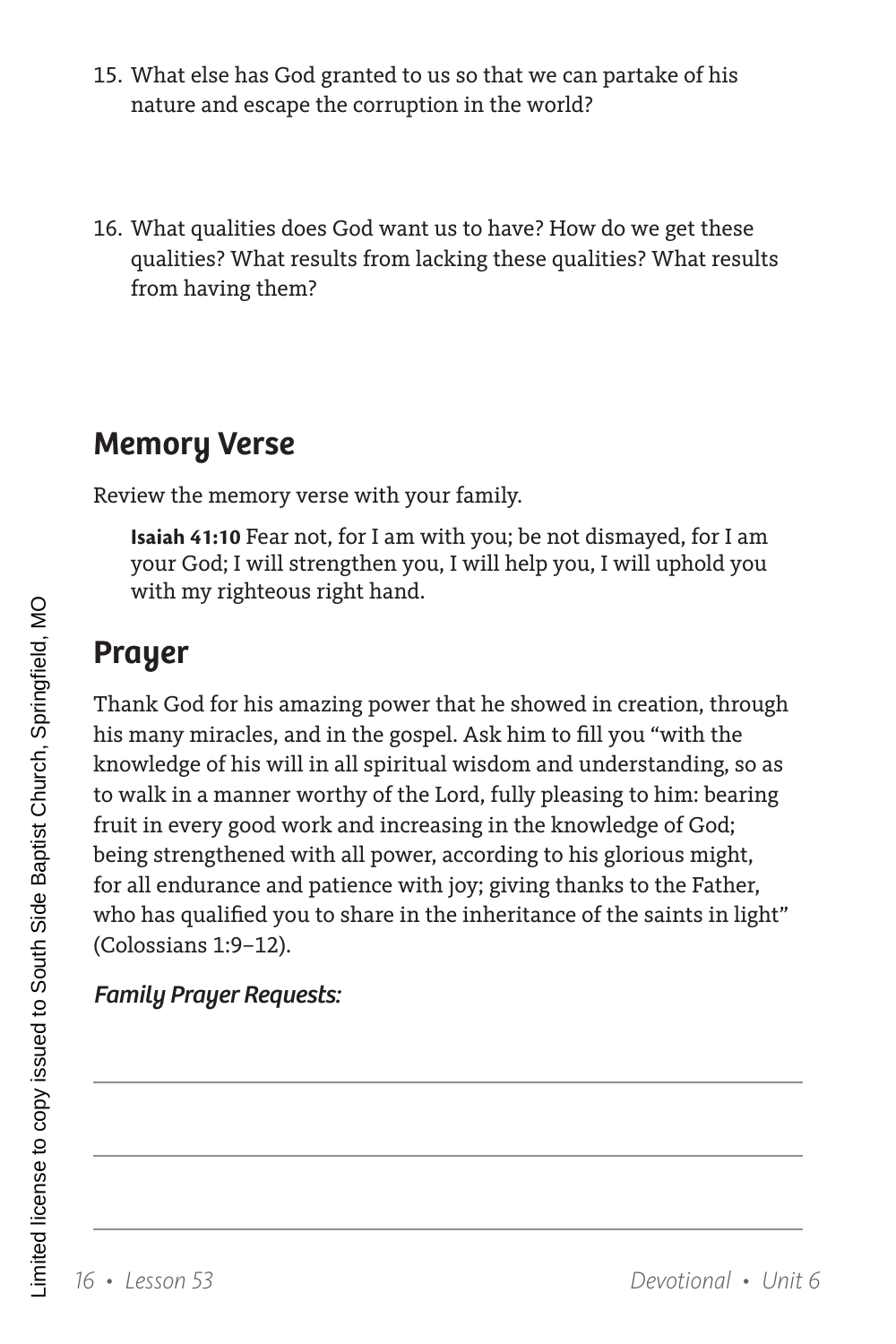

# **God Sends the Final Plague**

## **Lesson Summary**

This week we looked at the final plague and how God protected his people. God had promised to make a great nation of the descendants of Abraham, Isaac, and Jacob after a period of bondage. He was faithful to fulfill that promise, and the plagues on Egypt were all a part of his plan to bring the Israelites into the Promised Land.

We saw God's sovereign control over the events: he told Moses that Pharaoh would reject his command, and God also hardened Pharaoh's heart to bring about the outcome he had planned. As Proverbs 21:1 says, "The king's heart is a stream of water in the hand of the Lord; he turns it wherever he will."

Most importantly, we saw God's provision of salvation from the final plague of death as he passed over those who were protected by the blood of a lamb. This foreshadowed the Lamb of God who would come to take away the sin of the world and offer his blood so that God's wrath against sin would be withheld from those who trust in Christ.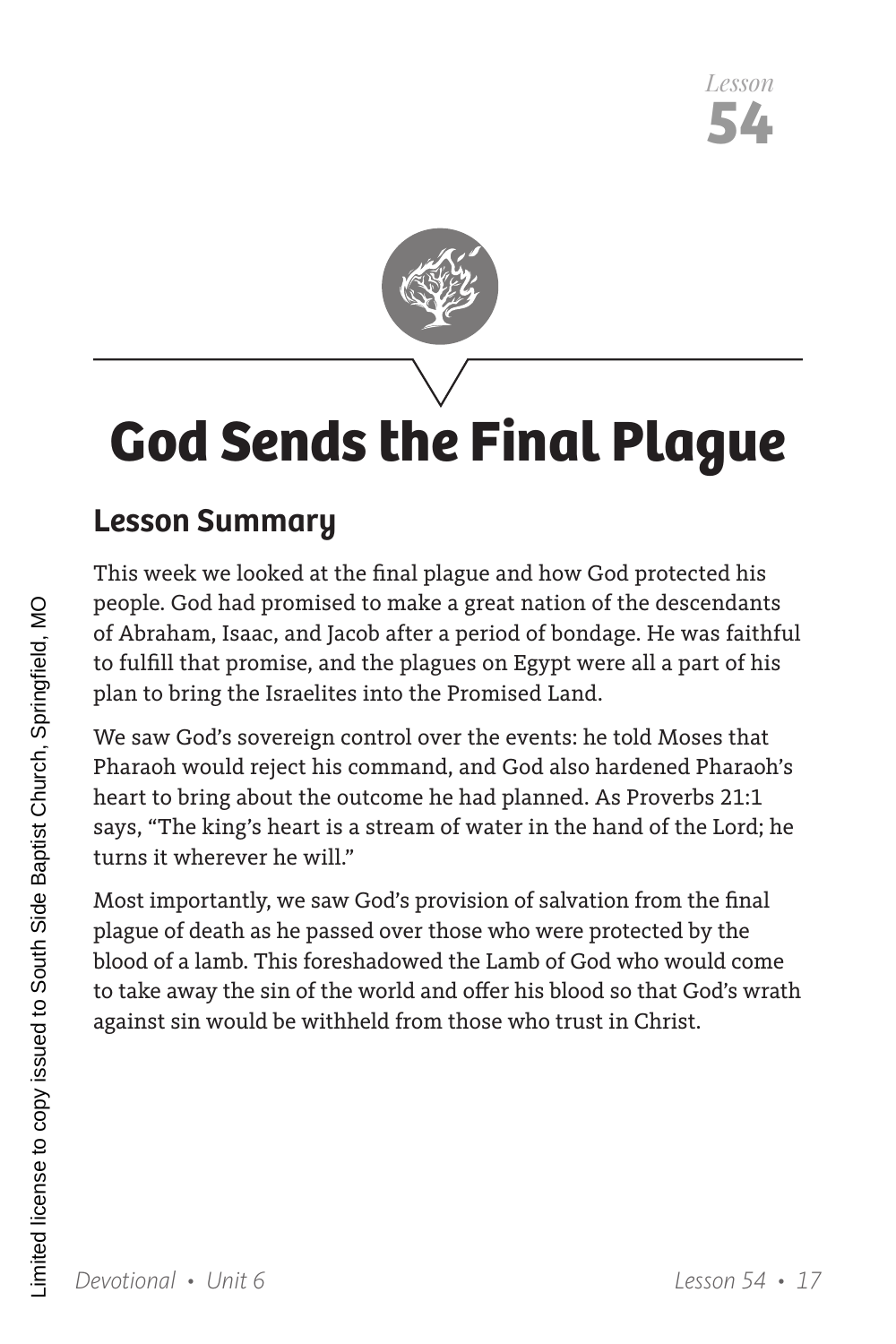Read the following passages and discuss the questions together.

### **Exodus 12:1–13**

- 1. What were the requirements for the lamb that was to be sacrificed?
- 2. Why do you think God might have had the families keep the lamb with them for four days before killing it (vv. 3, 6)?
- 3. Why were they to be fully clothed and in haste when eating the Passover lamb?

### **Exodus 12:21–28**

- 4. What were the Israelites to do with the blood of the Passover lamb?
- 5. What would God do as he passed through the land of Egypt?

*18 • Lesson 54 Devotional • Unit 6*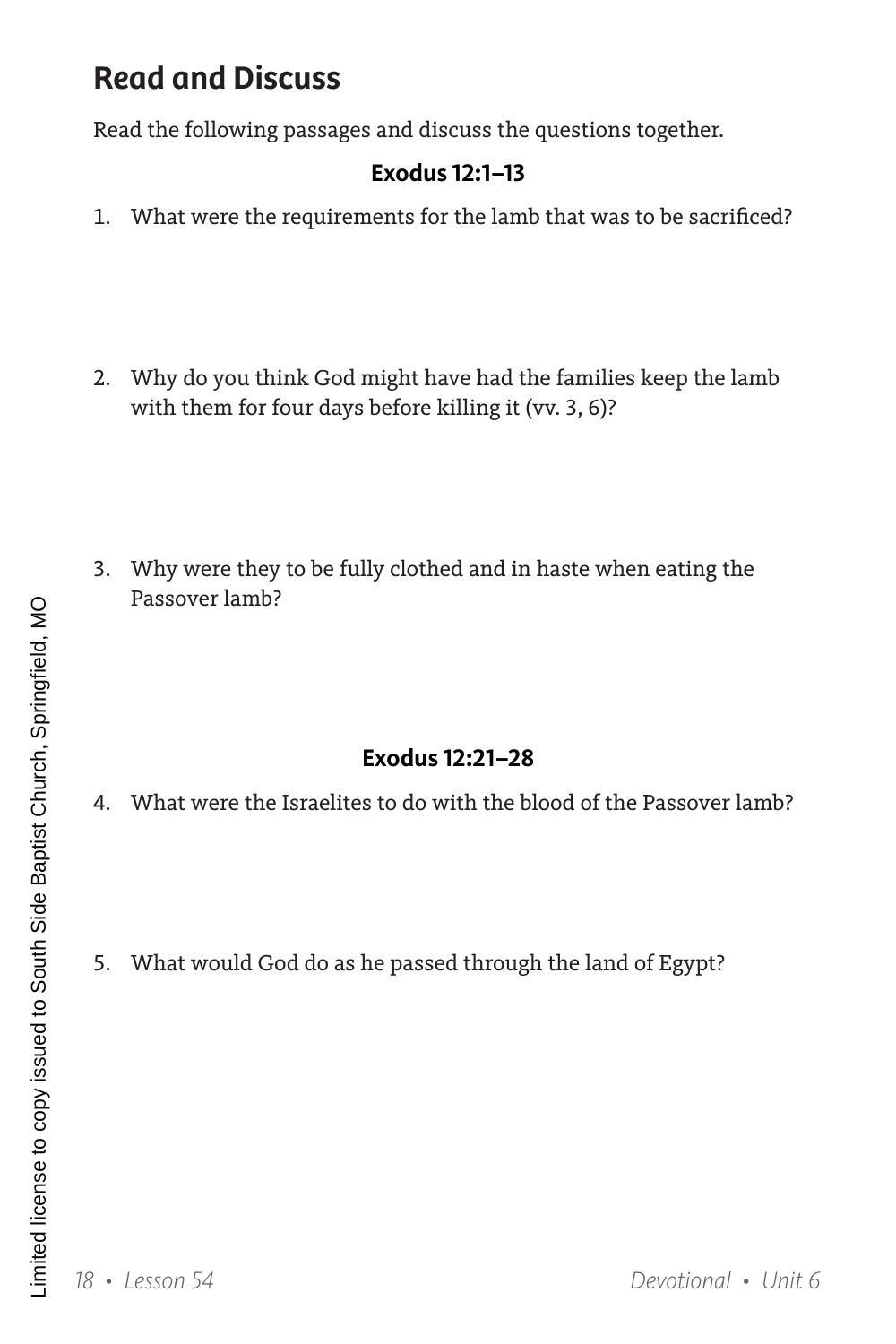#### **1 Peter 1:13–21**

6. What does it mean to "prepare your minds for action"? To be "sober-minded"?

7. How do we conduct ourselves with fear? What are we to fear?

8. How was Christ like the Passover lamb?

9. When did God ordain Christ's sacrifice on the cross (v. 20)?

10. How should knowing that our redemption was purchased by the shedding of the spotless, sinless Son of God's blood affect how we live?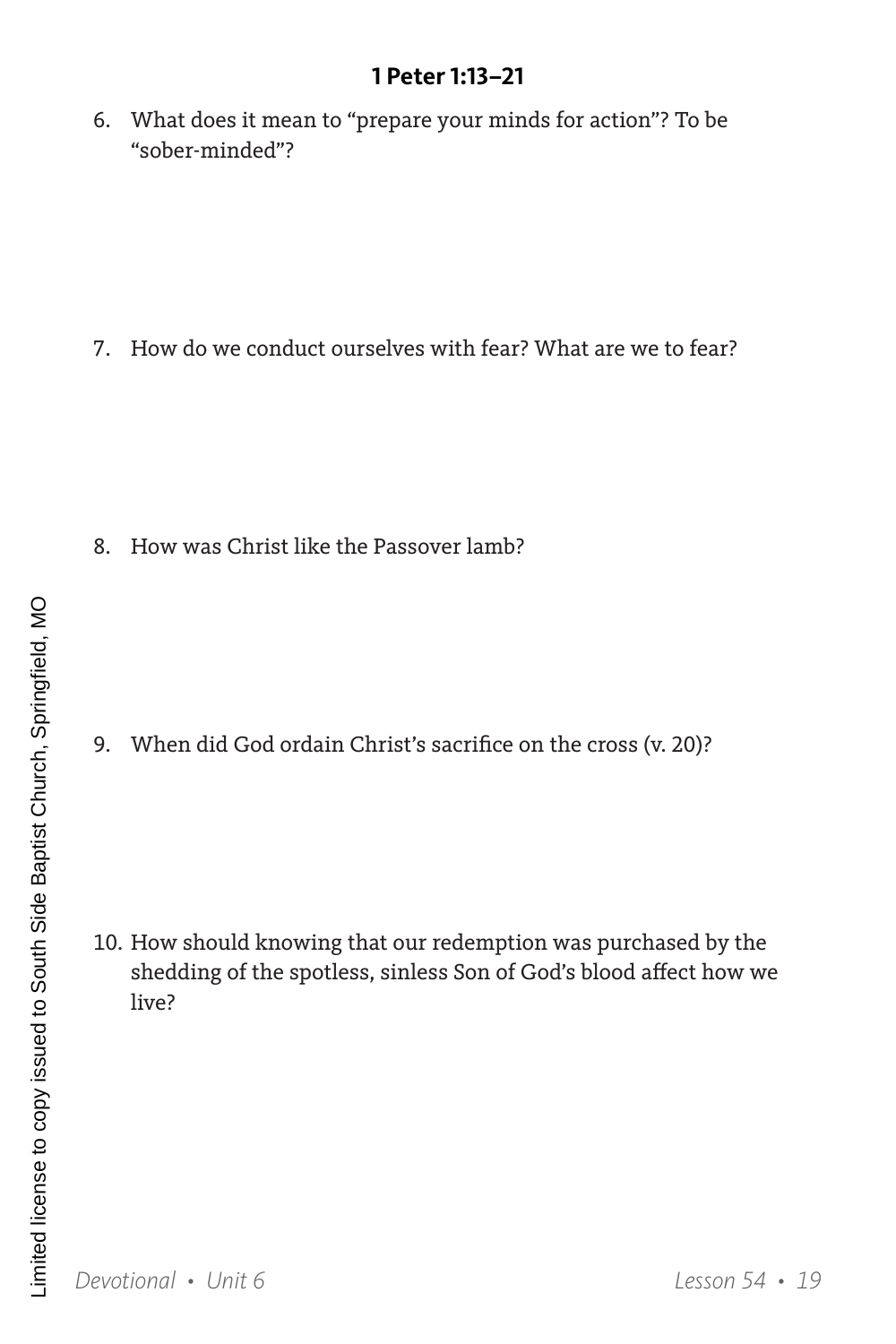## **Memory Verse**

Review the memory verse with your family.

**Isaiah 41:10** Fear not, for I am with you; be not dismayed, for I am your God; I will strengthen you, I will help you, I will uphold you with my righteous right hand.

## **Prayer**

Thank God for his wonderful provision of Jesus Christ—the Lamb of God who takes away the sin of the world. Ask him to give you a new and fuller appreciation of the sacrifice of Jesus, and to give you boldness in sharing the good news of the gospel.

## *Family Prayer Requests:*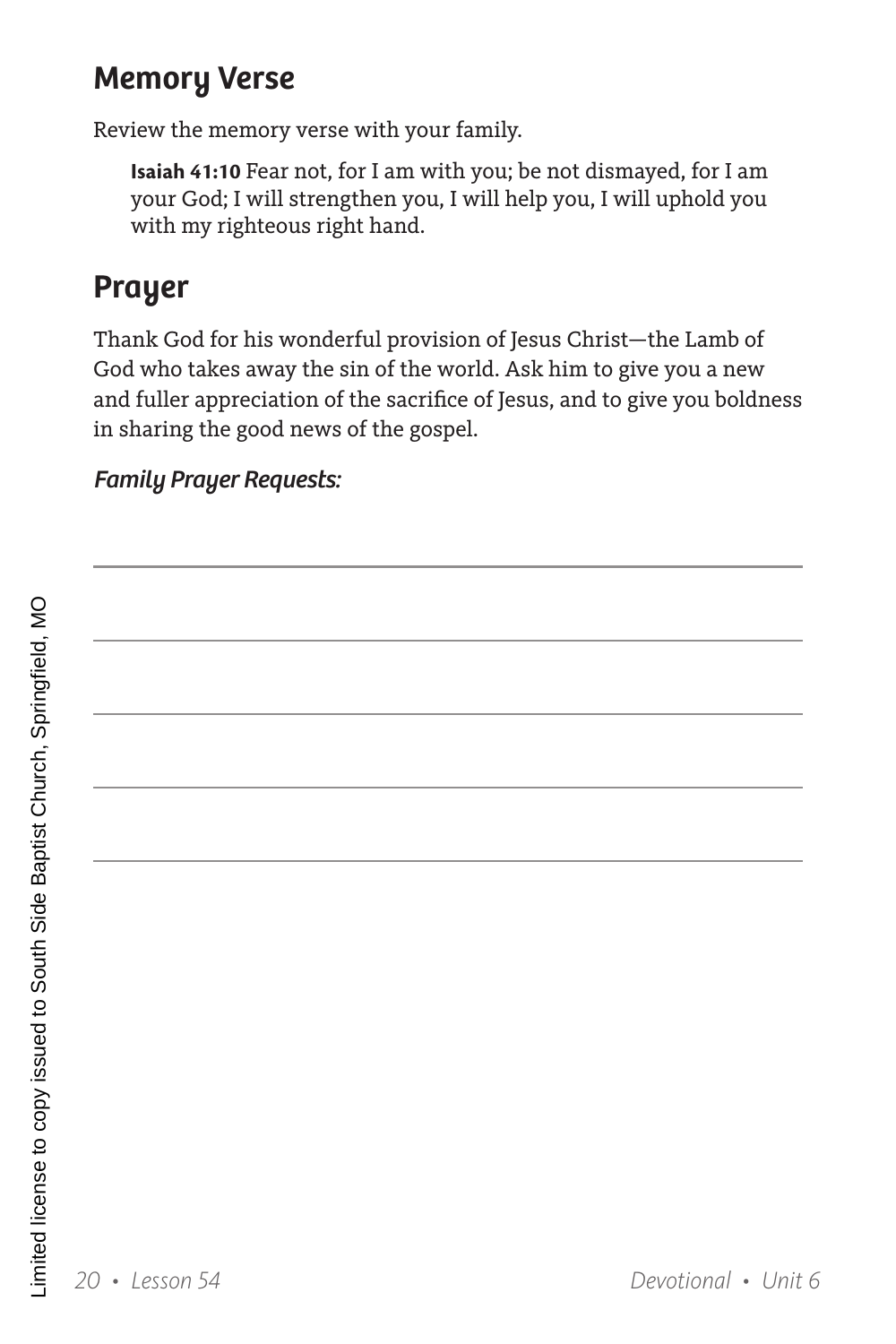

## **God Parts the Red Sea**

## **Lesson Summary**

The delivery of the Israelites from Egypt through the Red Sea crossing is one of the great miracles of the Old Testament. Imagine the range of emotions that must have gripped the people as they crossed through the midst of the sea: amazement, fear, joy, wonder, hope . . .

After their deliverance, on the other side of the sea, the people celebrated and rejoiced. Exodus 15 records what is called the Song of Moses. God had triumphed over horse and rider when he allowed the waters that he had parted for the Israelites to roll back and destroy the Egyptian army. The Israelites should have never forgotten, and should have never failed, to remind their children of God's glorious victory over their enemies.

God is a God of love, but he is also a God of wrath and vengeance. We see this throughout the Old Testament but also in the New Testament, particularly in the book of Revelation (see 2 Thessalonians 1:6–10; Revelation 18:4-8, 19:1–4, 19:11–21).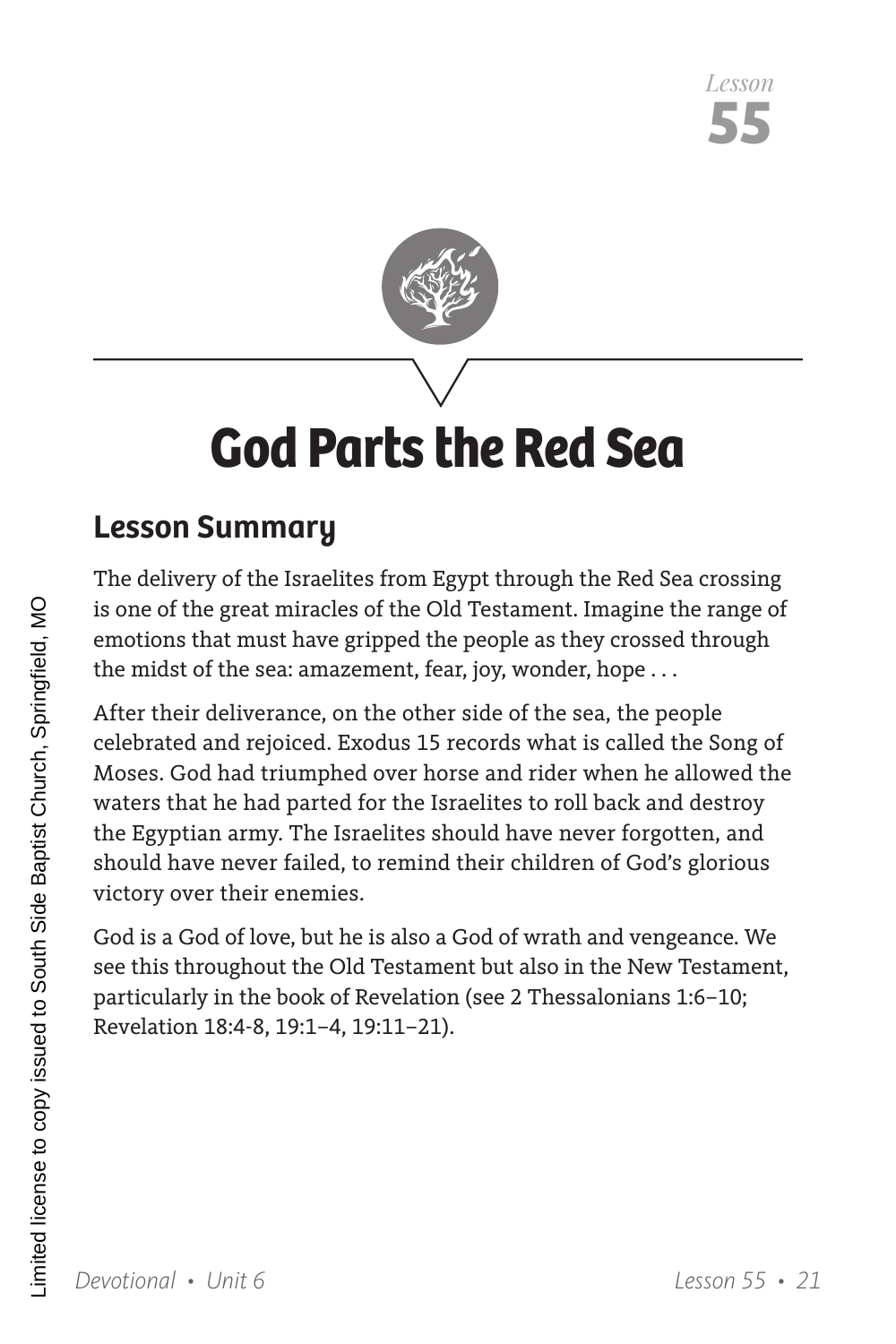Read the following passages and discuss the questions together.

#### **Exodus 14:30–15:19**

1. What are some of the words used to describe God in this song?

2. Do you often think of God as a "man of war" (v. 3)? Why or why not?

3. Is it ever okay to rejoice when our enemy is defeated? Why or why not? Whose enemy were the Egyptians (v. 7)?

4. What would be the response of the surrounding nations to the Exodus from Egypt (vv. 14–16)?

5. How does Moses connect the Red Sea crossing to the promise given to Abraham (v. 17)?

*22 • Lesson 55 Devotional • Unit 6*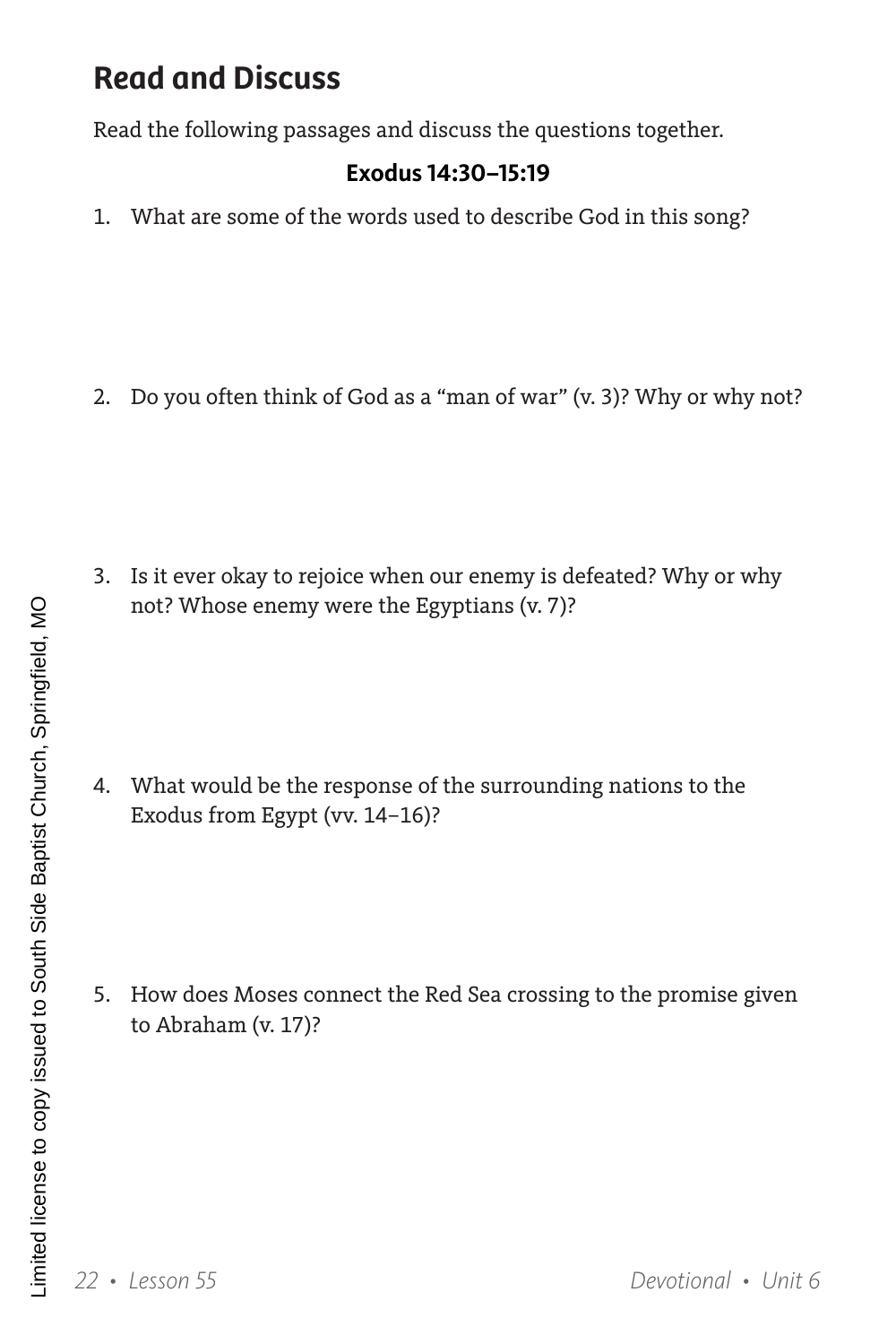#### **Deuteronomy 32:39–43**

6. What aspect of God is on display in this song?

7. How do we reconcile the wrath and judgment of God with his love and mercy?

- 8. Read the following passages and discuss what they say about our attitude toward our enemies and how we should respond when the wicked are judged.
	- Proverbs 24:17–18 –
	- Matthew 5:43–45 –
	- Ezekiel 18:23 –
	- Proverbs 11:10 –
	- Psalm 52:1–7 –
	- Psalm 58:10–11 –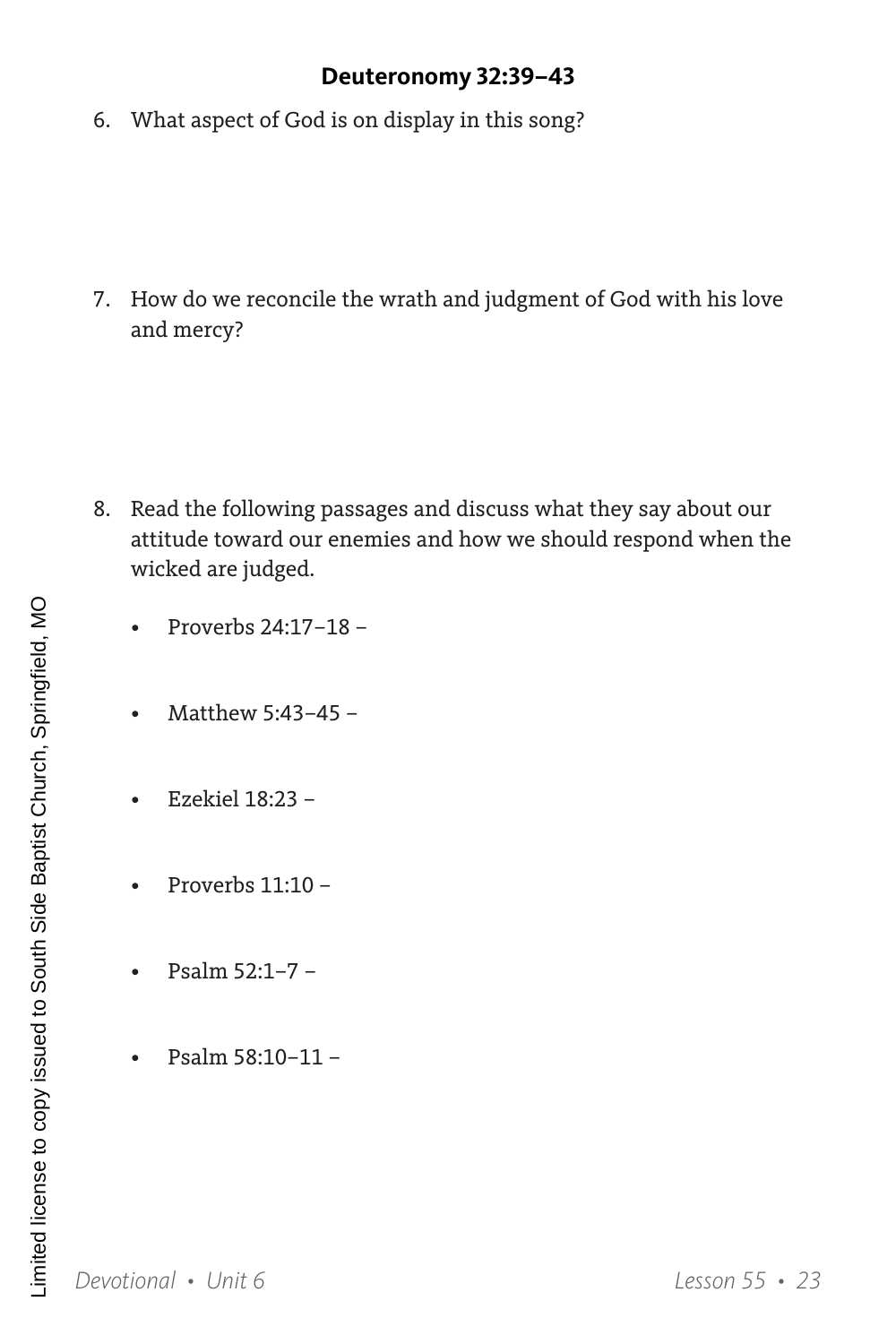## **Memory Verse**

Review the memory verse with your family.

**Isaiah 41:10** Fear not, for I am with you; be not dismayed, for I am your God; I will strengthen you, I will help you, I will uphold you with my righteous right hand.

## **Prayer**

Praise God that he is the omnipotent, sovereign ruler of the universe. He is a just judge who will mete out vengeance on his enemies. Thank him that he showed his love and mercy in sending Jesus Christ to die for sinners. Ask him to give you both a love for your enemies and a desire to see God's holy name honored.

## *Family Prayer Requests:*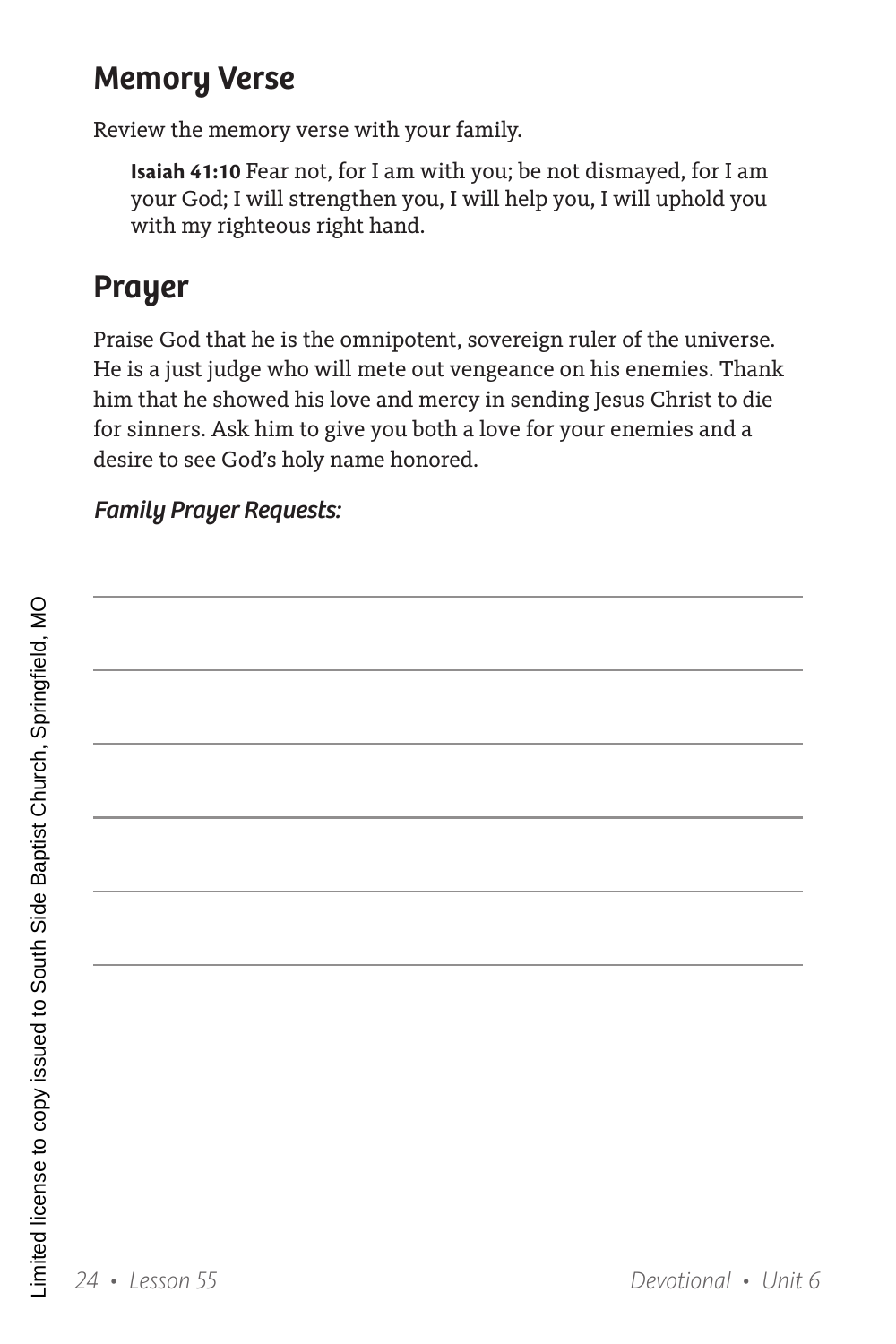

# **God Provides in the Wilderness**

## **Lesson Summary**

As God continued to fulfill his promises to the Israelites, he provided for them in miraculous ways. He made bitter water sweet, brought water from a rock, flooded their camp with quail, and provided their daily bread in the form of manna from heaven. There was not a need that he did not meet.

However, the response of the Israelites was not commendable. They grumbled and complained against Moses and Aaron for leading them out of Egypt, but they were really complaining against God. God was not pleased with them, but he was faithful to his own promises and fulfilled their every need.

All that the Israelites experienced is an example for us, even thousands of years later. Like them, we often complain about God's care and provision. But God has not changed—his character is immutable (unchanging). The same God who provided guidance, protection, sustenance, and hope for them is with us today. And he promises to meet our needs as we trust in him.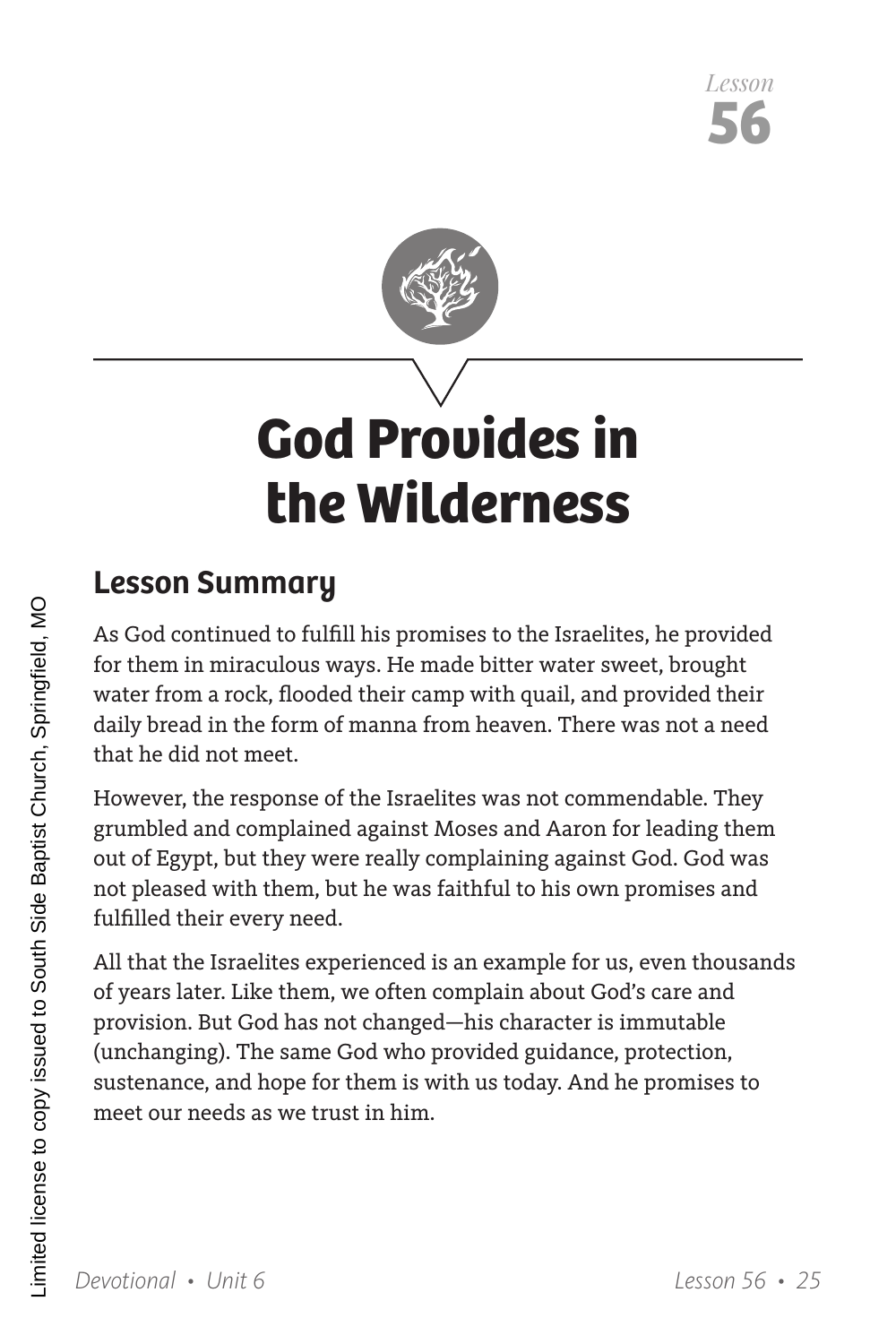Read the following passages and discuss the questions together.

#### **Matthew 6:25–34**

- 1. What is Jesus' command to his followers in verse 25?
- 2. How does God care for his creation?
- 3. Instead of seeking after food, drink, and clothing, what should we be seeking?

#### **Luke 11:1–9**

- 4. What three things in verses 2–4 did Jesus tell his followers to ask for?
- 5. Part of this prayer is, "Give us each day our daily bread." Why shouldn't we pray for our weekly or monthly bread?
- 6. What is the point of the parable in verses 5–8?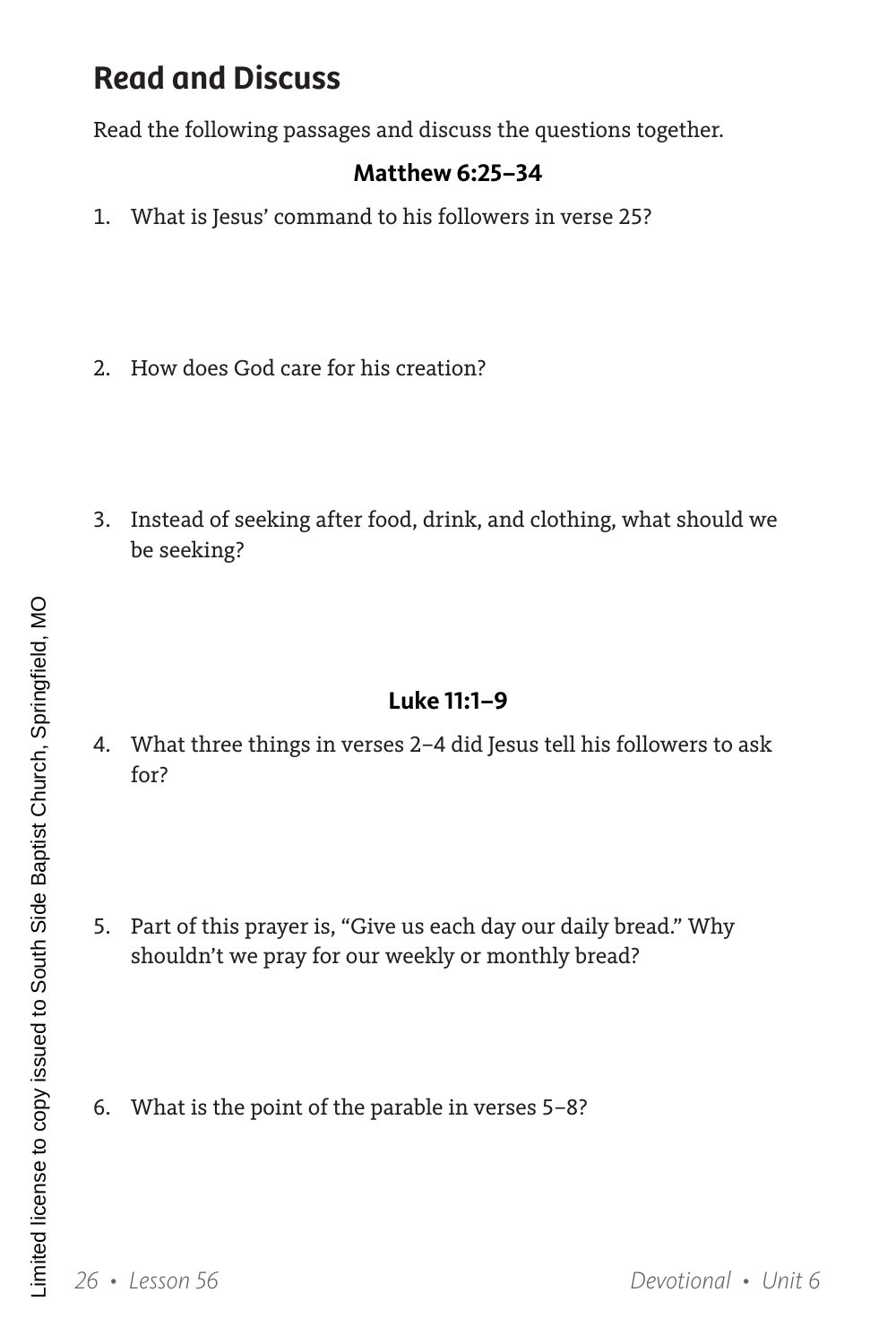7. What is God's promise in verse 9?

#### **Philippians 4:10–13**

- 8. What had the Apostle Paul learned?
- 9. During what times in your life have you been brought low or experienced abundance?
- 10. Philippians 4:13 is often taken out of context. What does Paul mean when he says that he can do all things through Christ?
- 11. How was Paul able to remain content? How can we remain content?

#### **Philippians 2:14–16**

12. What might it look like to "do all things without grumbling or disputing"?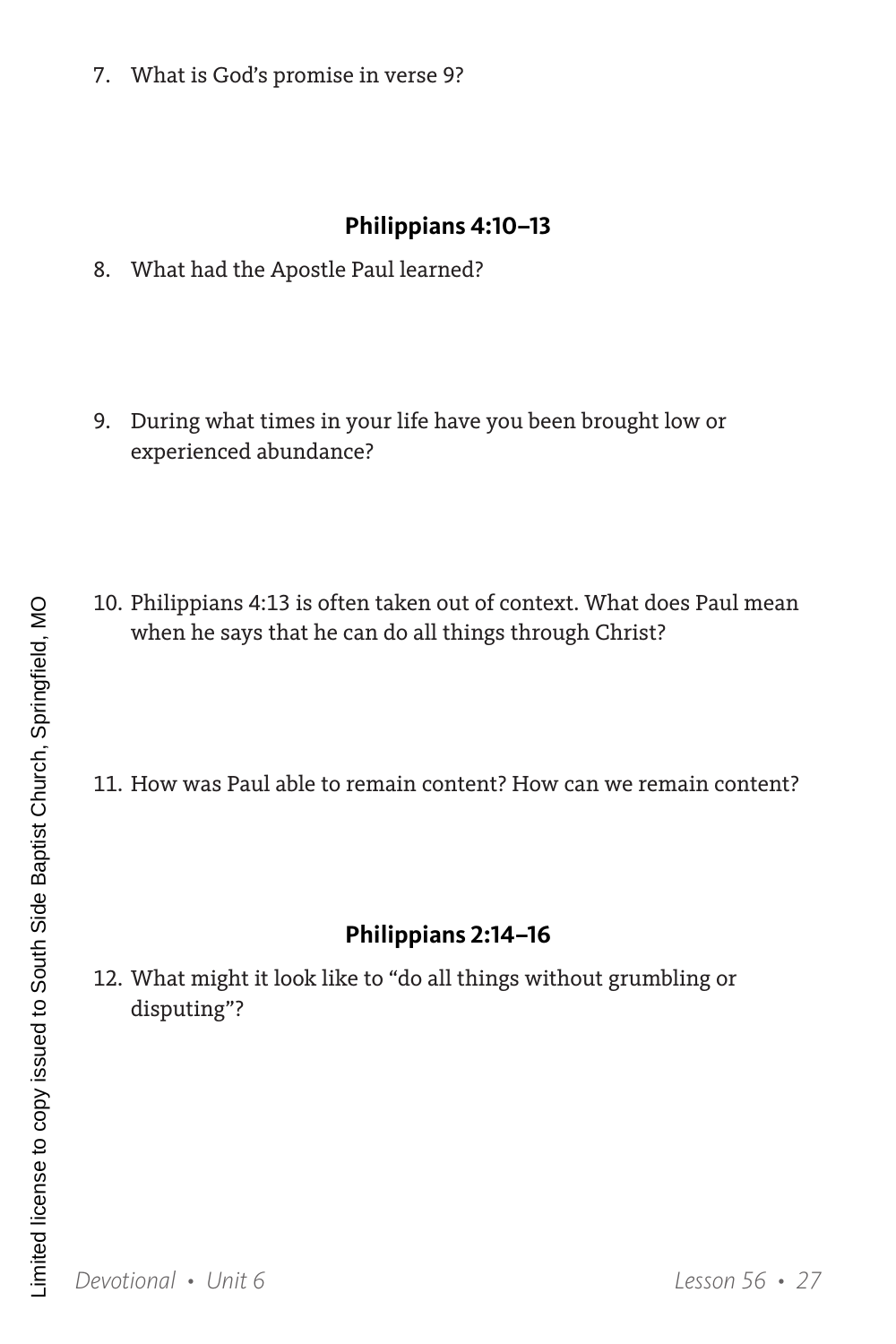13. If we were to live that way, what would the result be (v. 15)?

14. How can we learn to be content and to not complain?

## **Memory Verse**

Review the memory verse with your family.

**Exodus 20:1–3** And God spoke all these words, saying, "I am the LORD your God, who brought you out of the land of Egypt, out of the house of slavery. You shall have no other gods before me."

## **Prayer**

Praise God for his care for you. Thank him for his daily provision of all that you need. Ask the Holy Spirit to change your heart so that you will not complain, but be content. Ask God to make you as a light that shines in the dark world, as you live a life of gratitude and trust in him.

### *Family Prayer Requests:*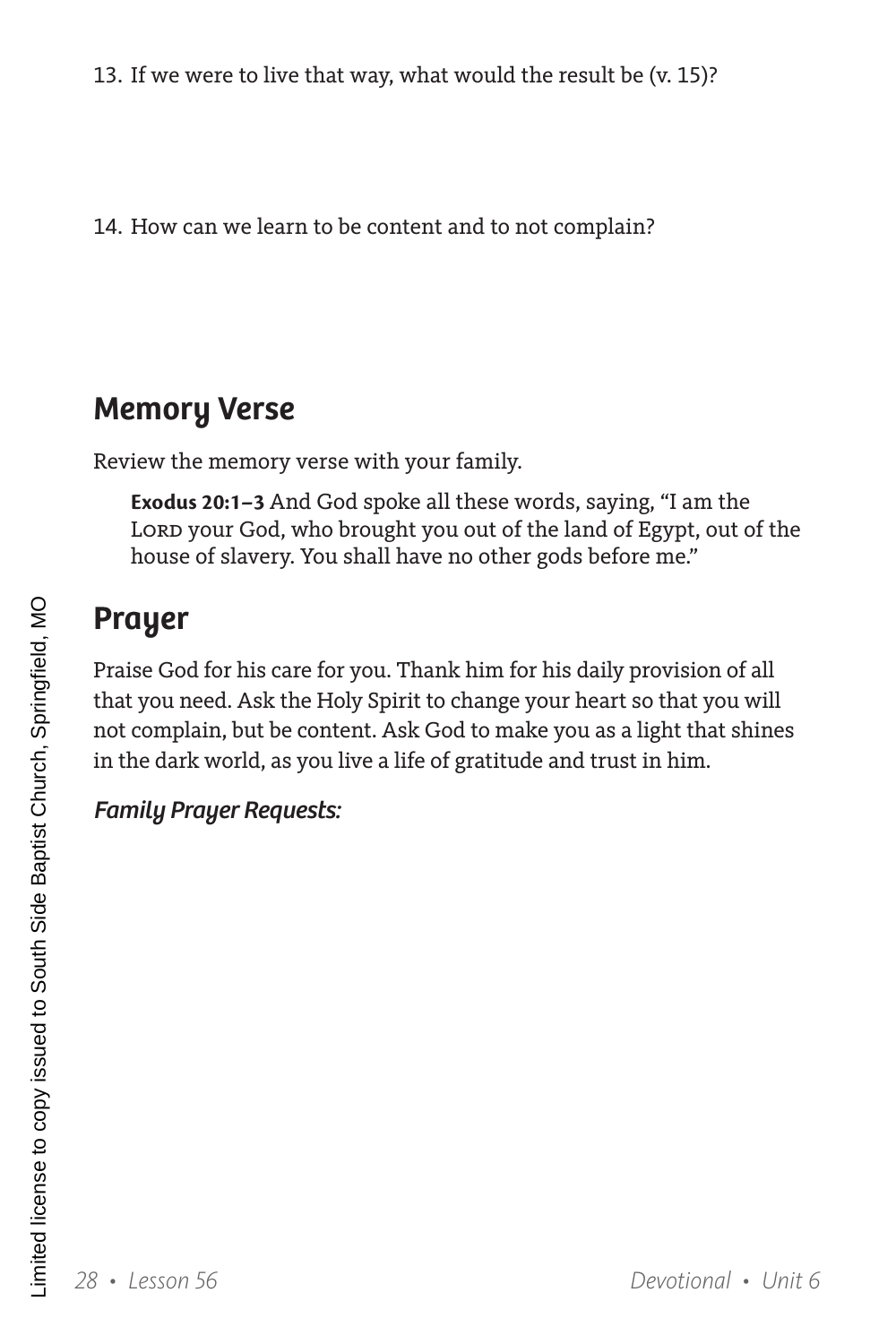

# **God Gives the Ten Commandments**

## **Lesson Summary**

God's Law serves several functions. First, it acts as a mirror, reflecting to us both the perfect righteousness of God and our own sinfulness and shortcomings. The Law brings knowledge of sin (Romans 3:20, 7:7–11). It shows us our sinful condition and our need for forgiveness, and it acts as our tutor to lead us to faith in Christ (Galatians 3:19–24).

A second function of the Law is to restrain evil. Though the Law cannot change hearts, it can suppress lawlessness by its threats of judgment. God instituted human government to administer punishment for offenses (Genesis 9:5–6; Romans 13:1–5). The civil law secures order and helps to protect people from the unrighteous.

When Jesus walked on earth, he showed us that God is concerned with much more than mere external conformity to the Law; he desires truth in the inward parts.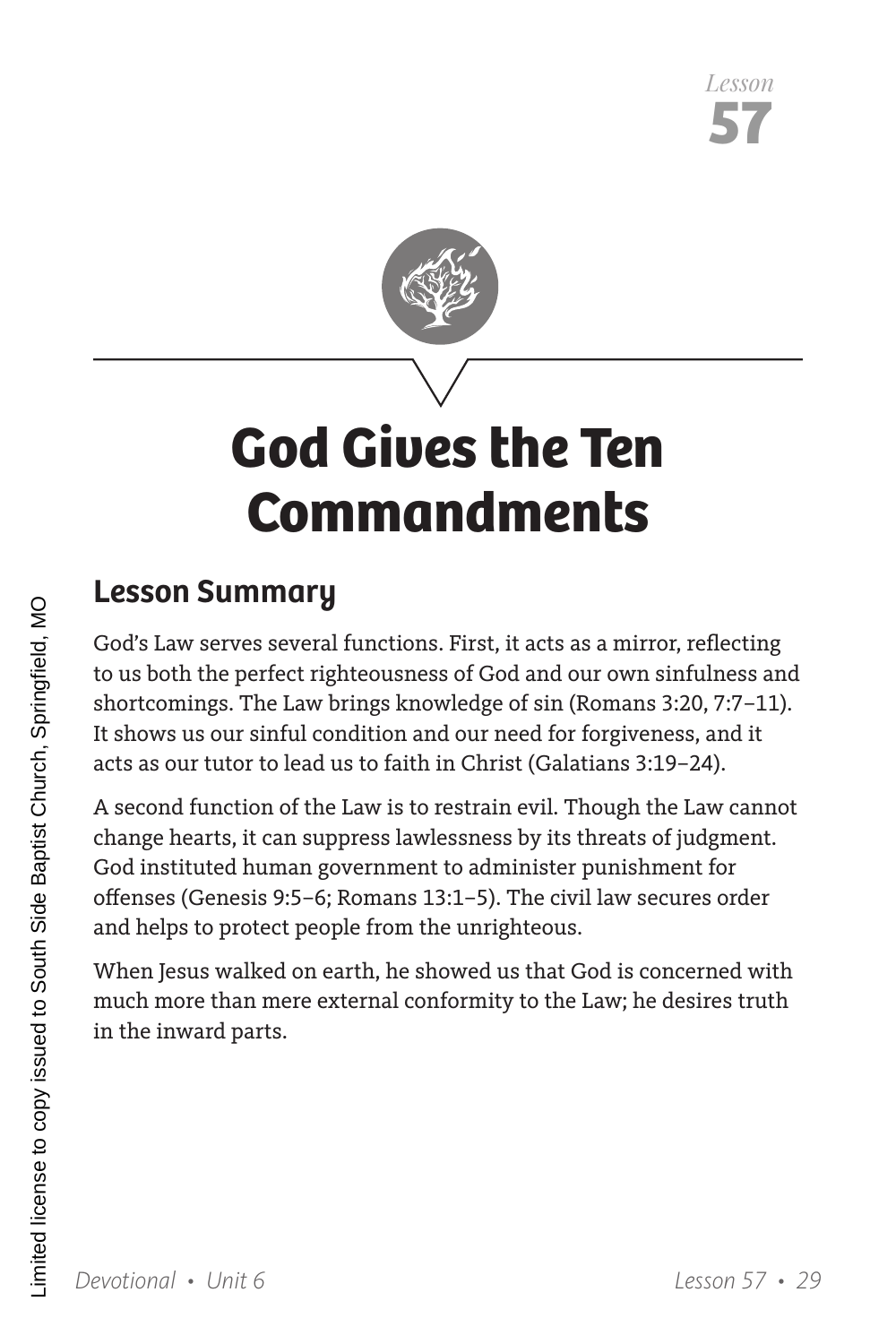Read the following passages and discuss the questions together.

### **Matthew 5:21–26**

- 1. Which of the Ten Commandments states that you shall not murder?
- 2. How does Jesus take this commandment further?
- 3. Have you ever been angry with a brother? Are you now? What does Jesus say you should do about it?

#### **Matthew 5:27–30**

- 4. Which of the Ten Commandments states that you shall not commit adultery?
- 5. How does Jesus take this commandment further?
- 6. How seriously are we to take sin?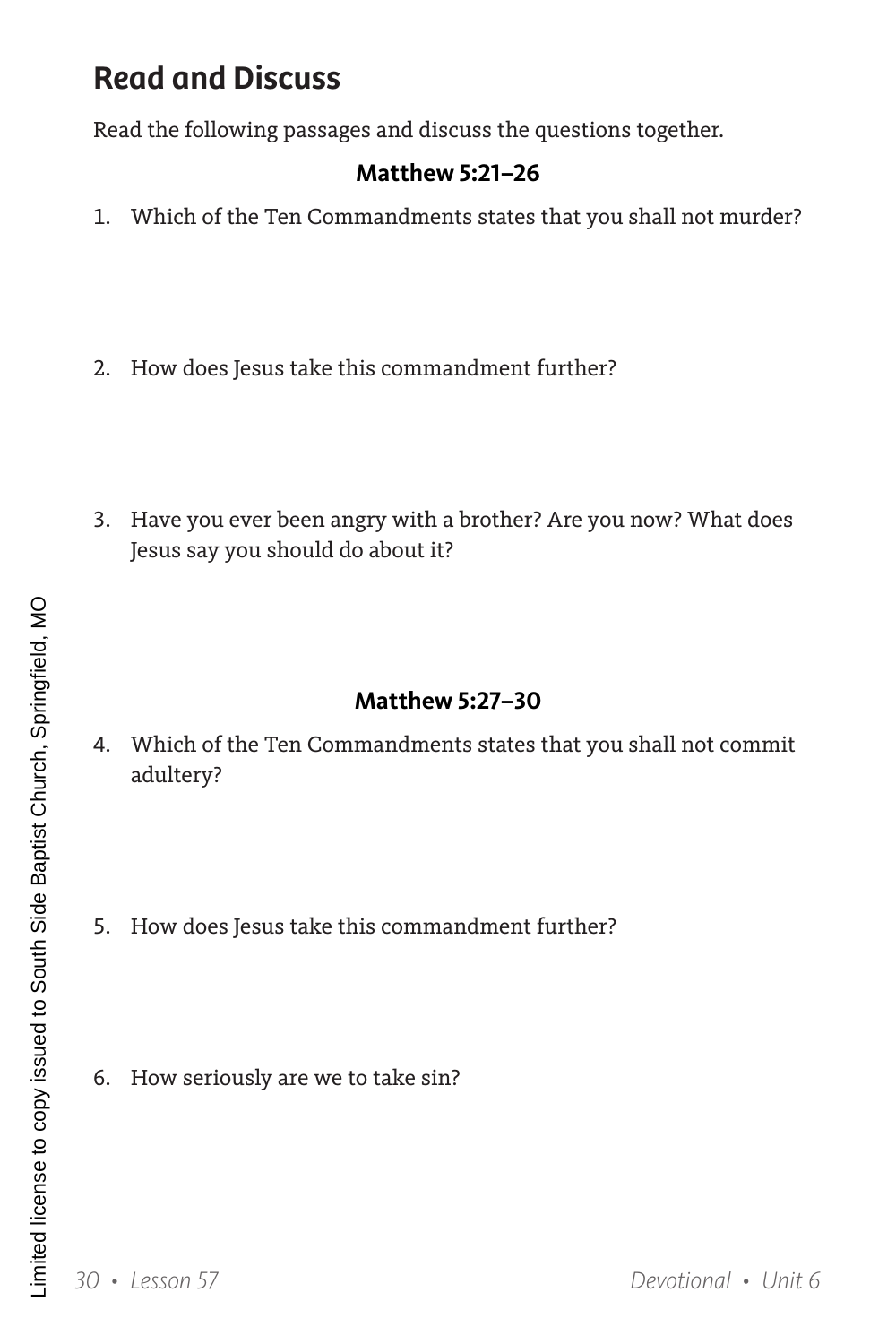#### **Matthew 5:33–37**

- 7. Which of the Ten Commandments states that you shall not bear false witness?
- 8. How does Jesus take this commandment further?
- 9. What should we do instead of swear or make vows?

#### **Matthew 23:25–28**

- 10. What did Jesus say to the religious leaders of his day?
- 11. What is the only way that we can "clean the inside of the cup"? (See Hebrews 9:13–14; 1 John 1:6–9.)

## **Memory Verse**

Review the memory verse with your family.

**Exodus 20:1–3** And God spoke all these words, saying, "I am the LORD your God, who brought you out of the land of Egypt, out of the house of slavery. You shall have no other gods before me."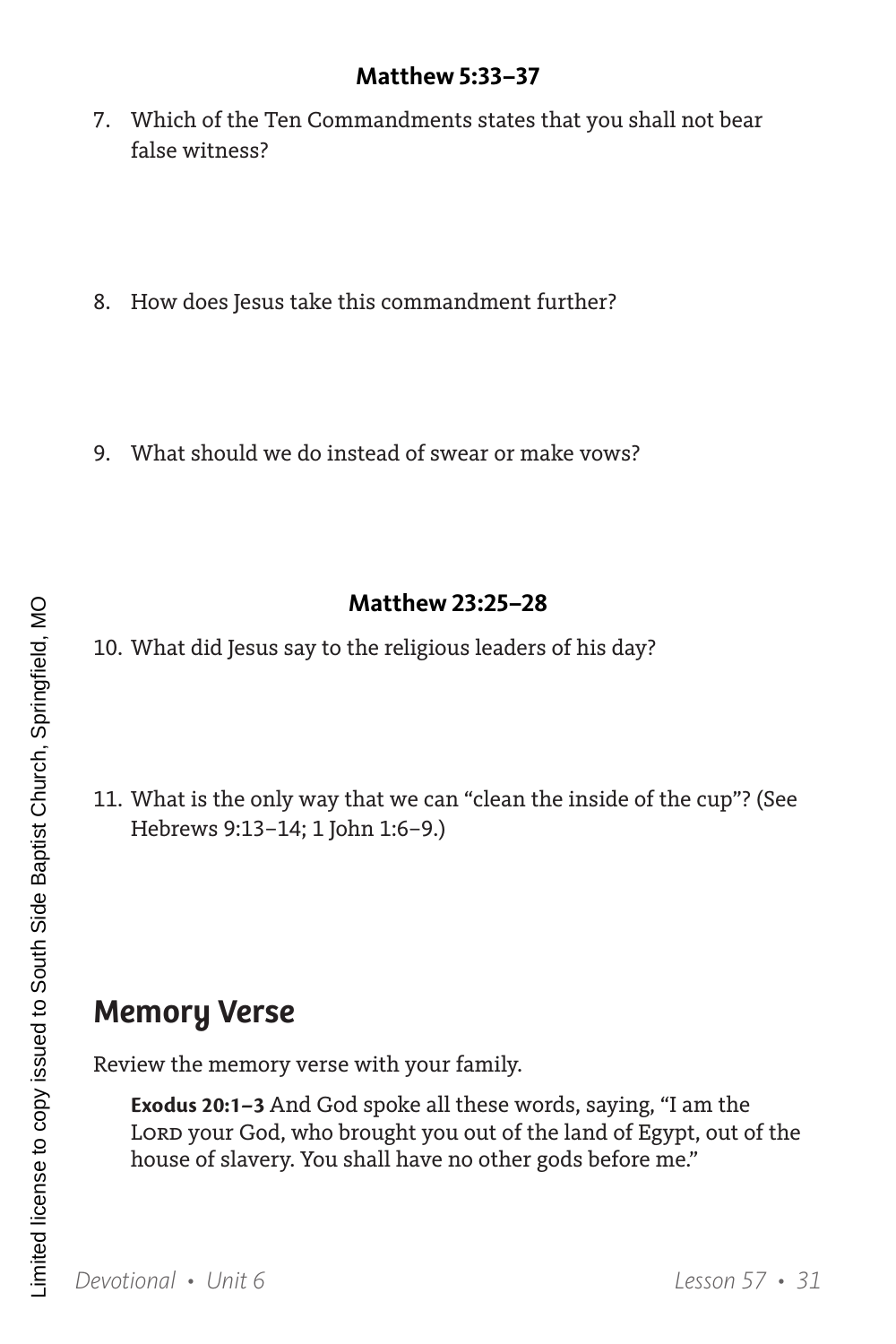## **Prayer**

Praise God for his holiness, which is reflected in his Law. Thank him for sending his Son, the only person who fully kept the Law and obeyed God. Confess any sin in your life, and thank Jesus for his sacrifice on the cross and for the righteousness of Christ that is ours when we trust in him.

### *Family Prayer Requests:*

֦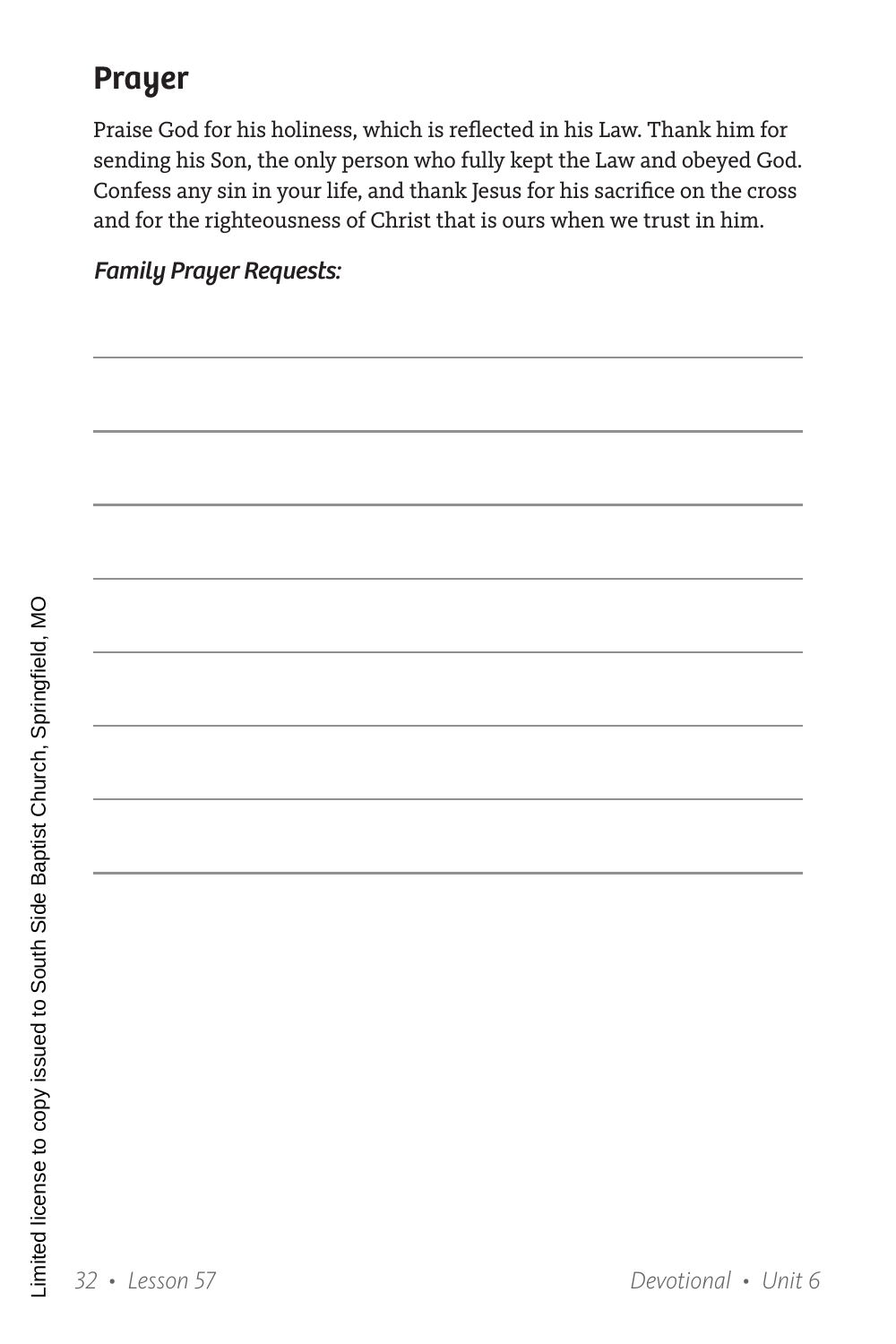

# **God Punishes Idolatry**

## **Lesson Summary**

A matter of weeks after the Israelites had made a covenant with God to obey his commandments, seeing his frightening presence inhabiting the mountain where Moses had gone, they sinned against him. God told them to not make any idols or bow down to them, but they quickly turned away, having Aaron fashion a golden calf that they might worship.

We might look at this and become astonished that they would turn away so quickly from the living God to a statue made out of their own jewelry. After all, this doesn't seem like much of a temptation for us today. But the truth is, we often seek after things that are replacements for God as our one object of worship. Instead of turning to God for comfort, significance, and safety, we turn to such things as money, personal power, relationships, approval, and control.

The idolatry of the Israelites and God's subsequent judgment serve as an example to us of how much God hates idolatry. He put thousands to death and sent a plague on others. God takes the sin of idolatry seriously, and so must we.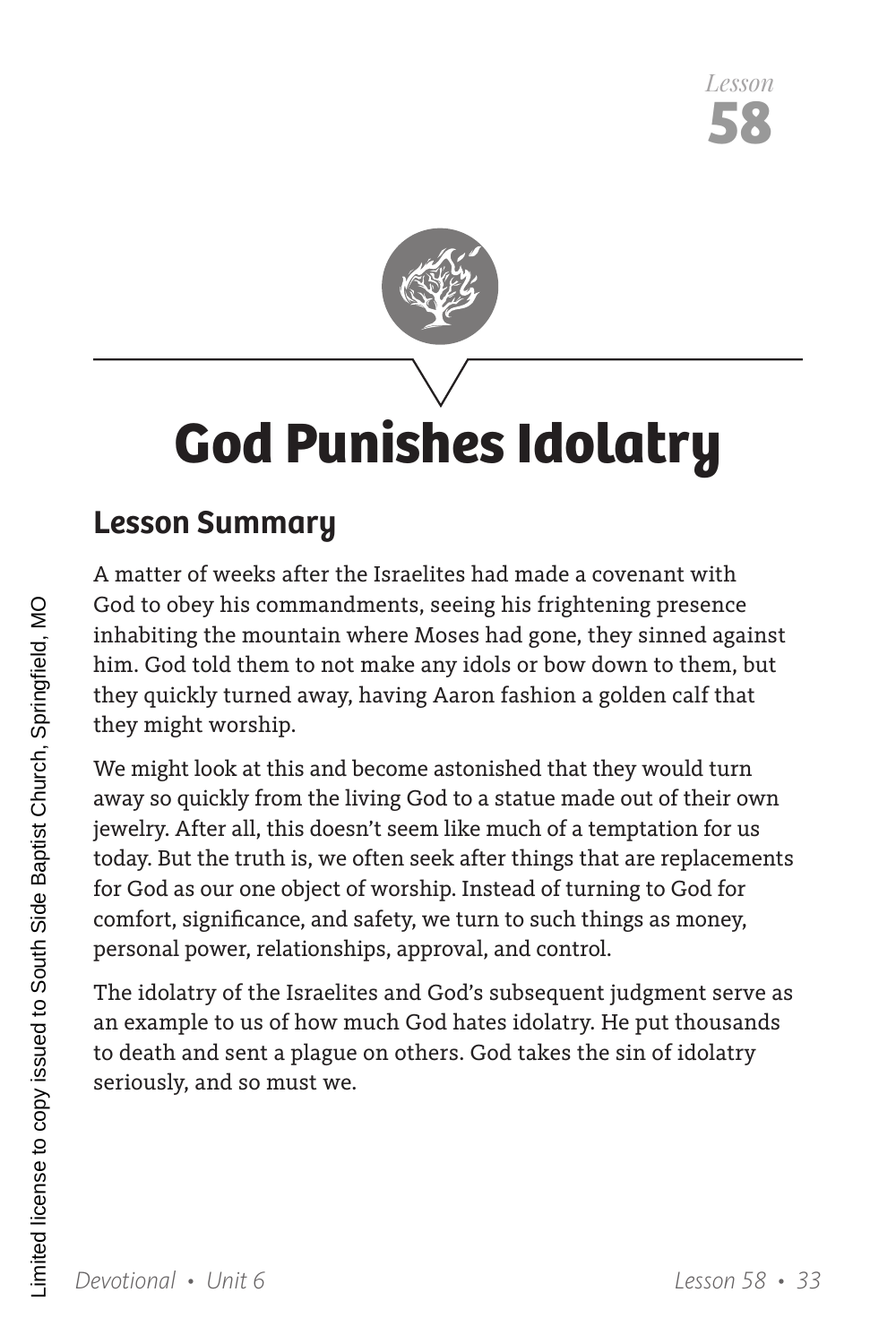Read the following passages and discuss the questions together.

#### **Exodus 20:1–4**

- 1. What was God's first commandment to the Israelites?
- 2. Why does God forbid worshipping anything but him?
- 3. What does it mean that God is a "jealous God"? What is he jealous for?

### **Deuteronomy 12:29–32**

- 4. What was God concerned about as the Israelites began to possess the Promised Land?
- 5. How might we adopt our culture's ideas of worship as we seek to worship God?

### **1 Corinthians 10:1–13**

6. What experiences did the Israelites share?

*34 • Lesson 58 Devotional • Unit 6*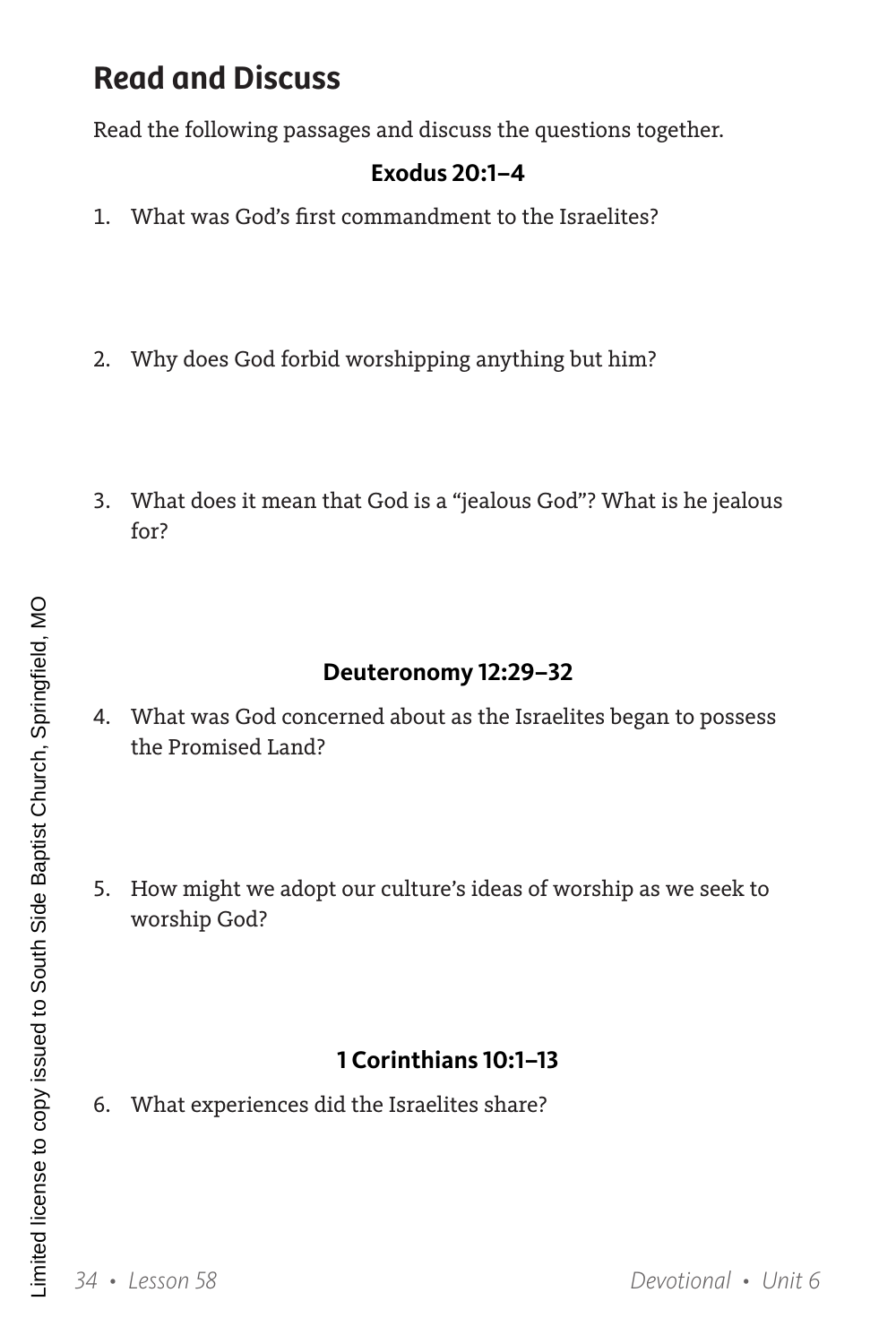- 7. Why was God not pleased with most of them?
- 8. What five things in verses 6–10 does Paul say that we must not do?
- 9. What happened to those Israelites who disobeyed God's commands?
- 10. What is the warning in verse 12? What is the promise in verse 13 that we can claim when we are tempted to disobey God?

#### **James 4:1–5**

- 11. What are some of the passions and desires that control people? What things do people covet and fight for?
- 12. According to James, why don't we receive the things we ask for?
- 13. What might being a "friend of the world" look like? What might being a friend of God look like?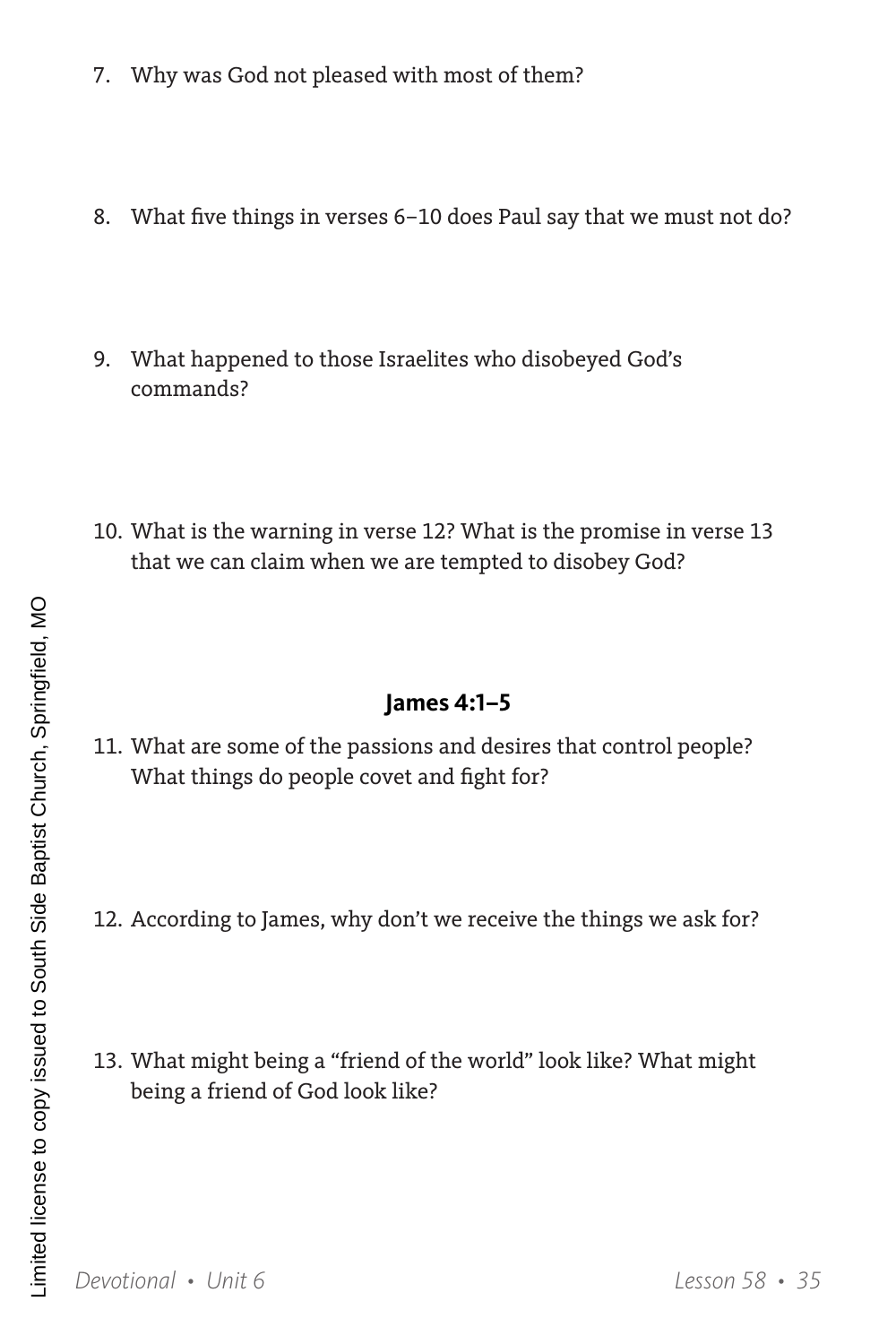14. What passions and desires control you? How have you been a friend of the world?

## **Memory Verse**

Review the memory verse with your family.

**Exodus 20:1–3** And God spoke all these words, saying, "I am the LORD your God, who brought you out of the land of Egypt, out of the house of slavery. You shall have no other gods before me."

## **Prayer**

Worship God for who he is, and thank him for all he has done for you. Ask God to reveal anything that you are trusting in besides him, anything that you are seeking for comfort or approval besides him. Repent of any covetousness or idolatry in your heart. Renew your commitment to worship God alone.

### *Family Prayer Requests:*

 $\overline{a}$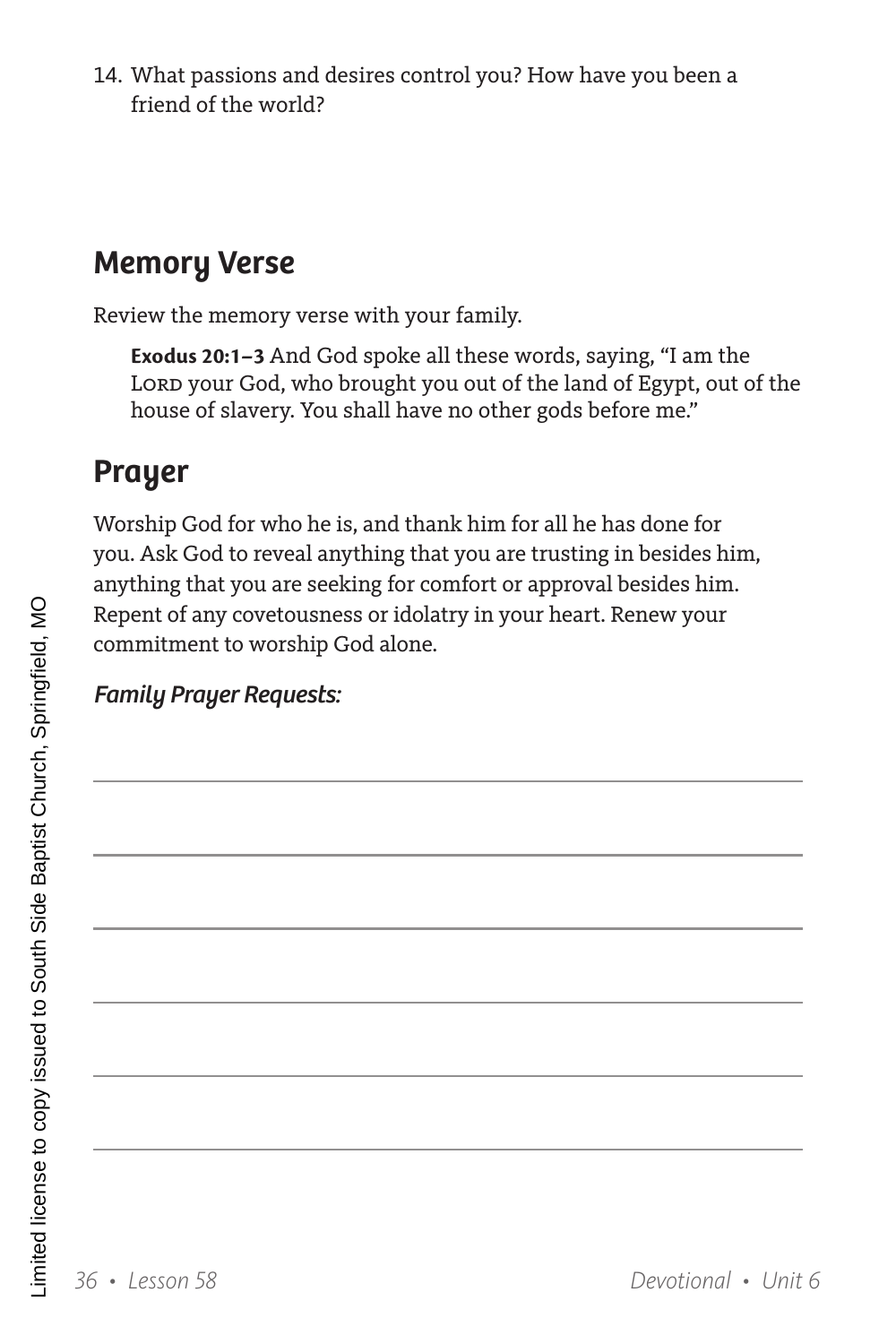

# **God Dwells Among His People**

## **Lesson Summary**

Once the Israelites were free from bondage and had received God's Law, God instructed Moses to build the tabernacle—a movable, temporary structure where God would dwell among his people and where they would offer sacrifices to him. Exodus 35–40 details the construction of the tabernacle and its furnishings.

To build this structure and the ornate furnishings required much wood, gold, bronze, fabric, yarn, animal skins, and other items. God commanded that the people should give these as a freewill offering, along with their skilled labor. But he wanted only those who were willing to give: "Speak to the people of Israel, that they take for me a contribution. From every man whose heart moves him you shall receive the contribution for me" (Exodus 25:2).

God had done so much for the Israelites in leading them out of Egypt, providing protection and food for them in the wilderness, and making a covenant with them by giving them his Law. And now the people responded by giving freely of their possessions and talents to worship God.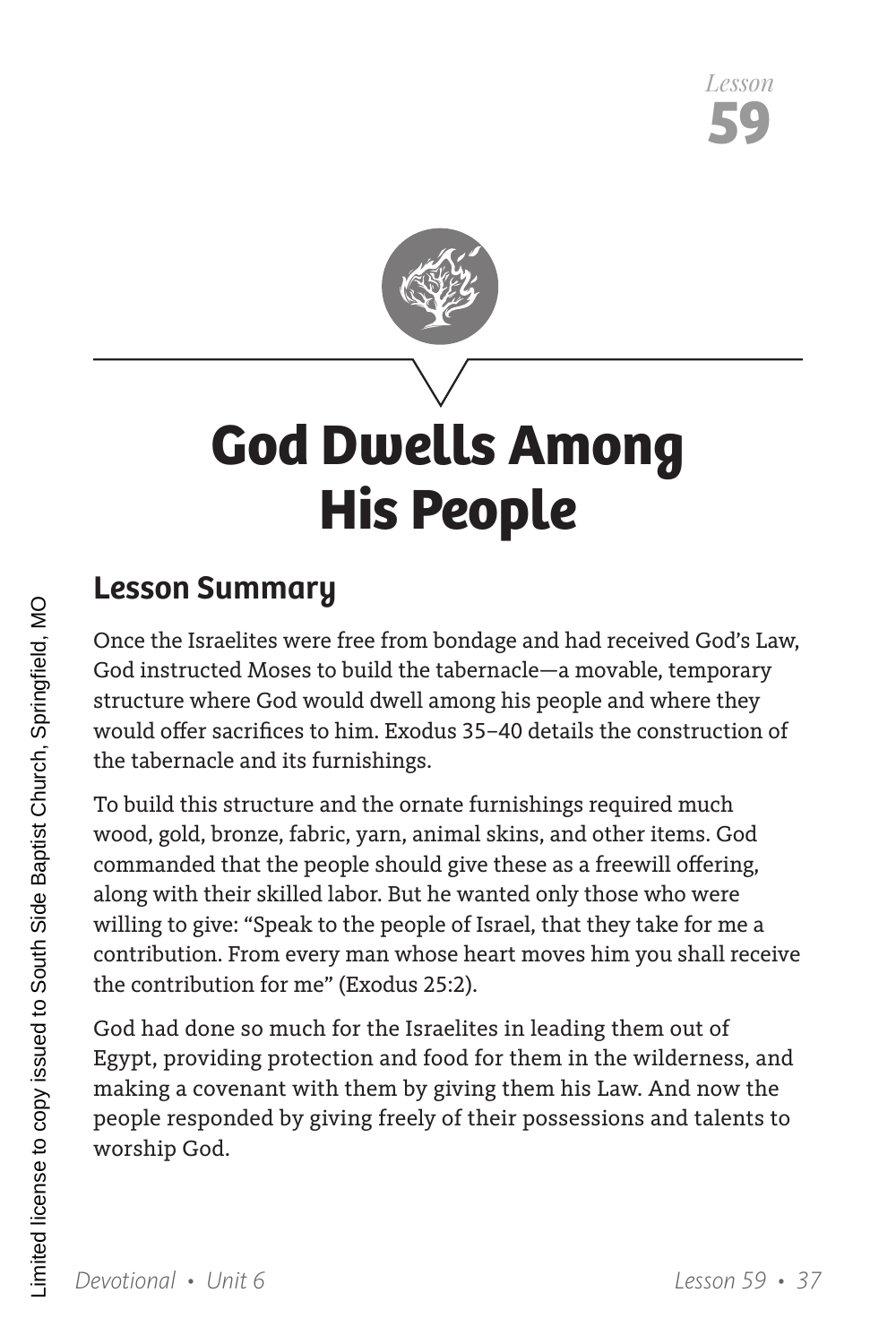Read the following passages and discuss the questions together.

#### **Exodus 35:4–19**

- 1. Whom did God want to bring offerings for the tabernacle?
- 2. Whom did God want to work on the tabernacle?

3. What does the high quality of the precious materials God required tell us about God?

### **Exodus 35:20–29**

4. What was the attitude of those who presented offerings for the tabernacle?

5. What did those who spun yarn bring to their task?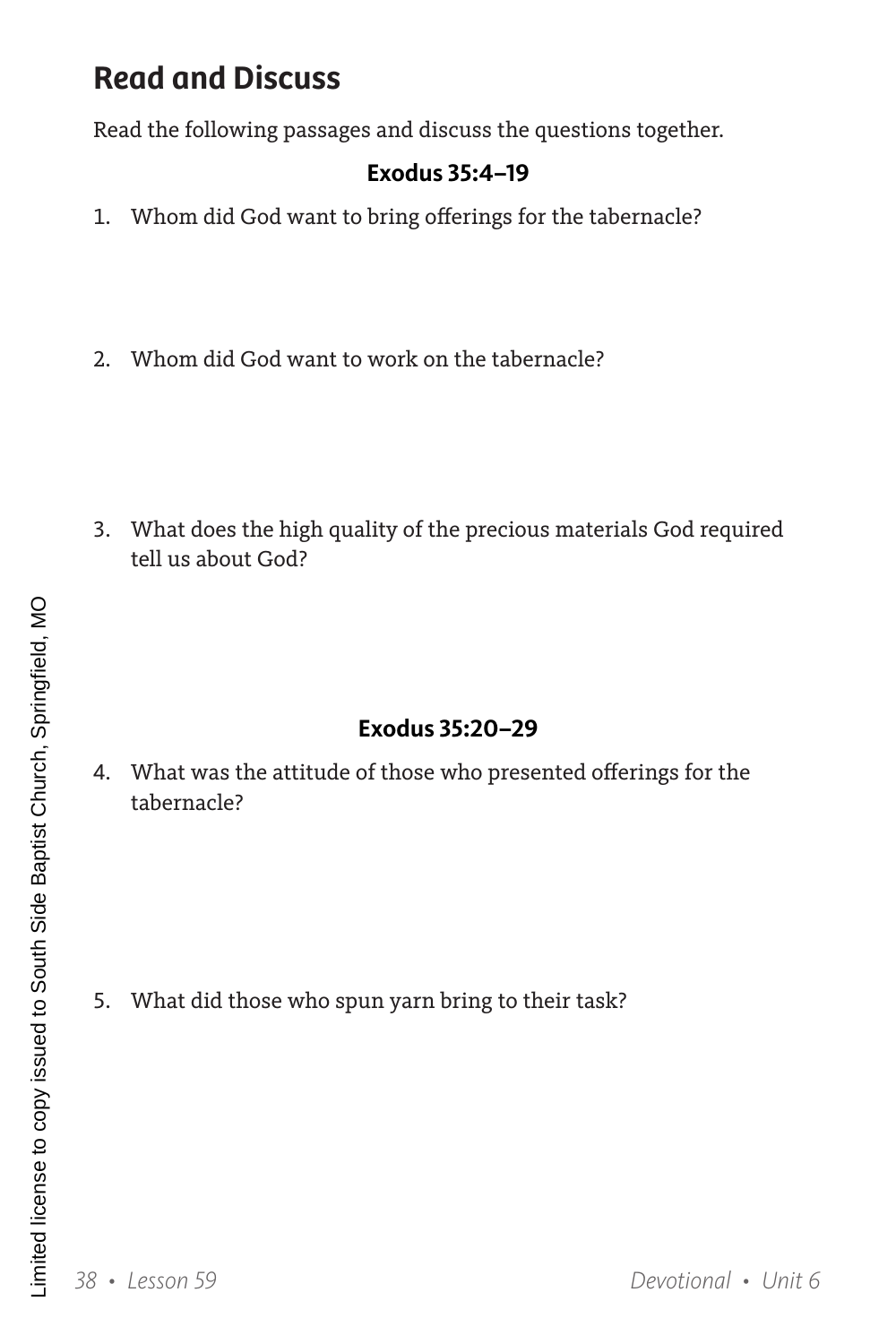#### **Exodus 35:30–36:7**

6. How had God equipped and prepared Bezalel and Aholiab for the work of the tabernacle?

7. In general, how did the Israelites respond to the building of God's tabernacle?

### **2 Corinthians 9:5–15**

8. Restate this phrase in your own words: "He who sows sparingly will also reap sparingly, and he who sows bountifully will also reap bountifully."

9. What kind of giver does God love? Are you that kind of giver? Why or why not?

10. How does giving in this way demonstrate our obedience (v. 13)? How does it reflect the way that God gave to us?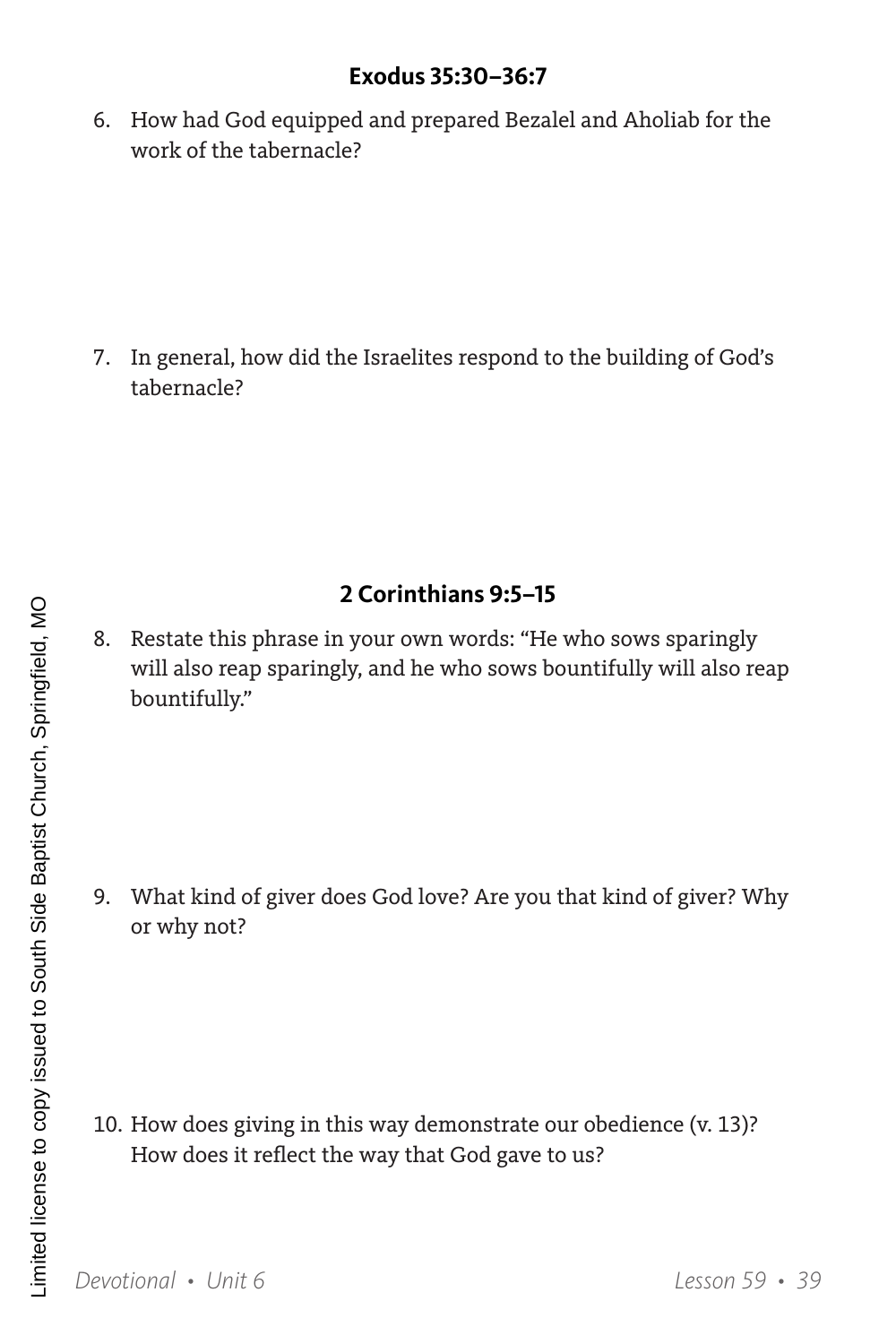## **Memory Verse**

Review the memory verse with your family.

**Exodus 20:1–3** And God spoke all these words, saying, "I am the LORD your God, who brought you out of the land of Egypt, out of the house of slavery. You shall have no other gods before me."

## **Prayer**

Thank God for all he has done for you—be specific. Thank him for how he has blessed you physically, materially, and spiritually. Ask God for eyes to see opportunities to serve him and others with the wealth and talents he has blessed you with.

## *Family Prayer Requests:*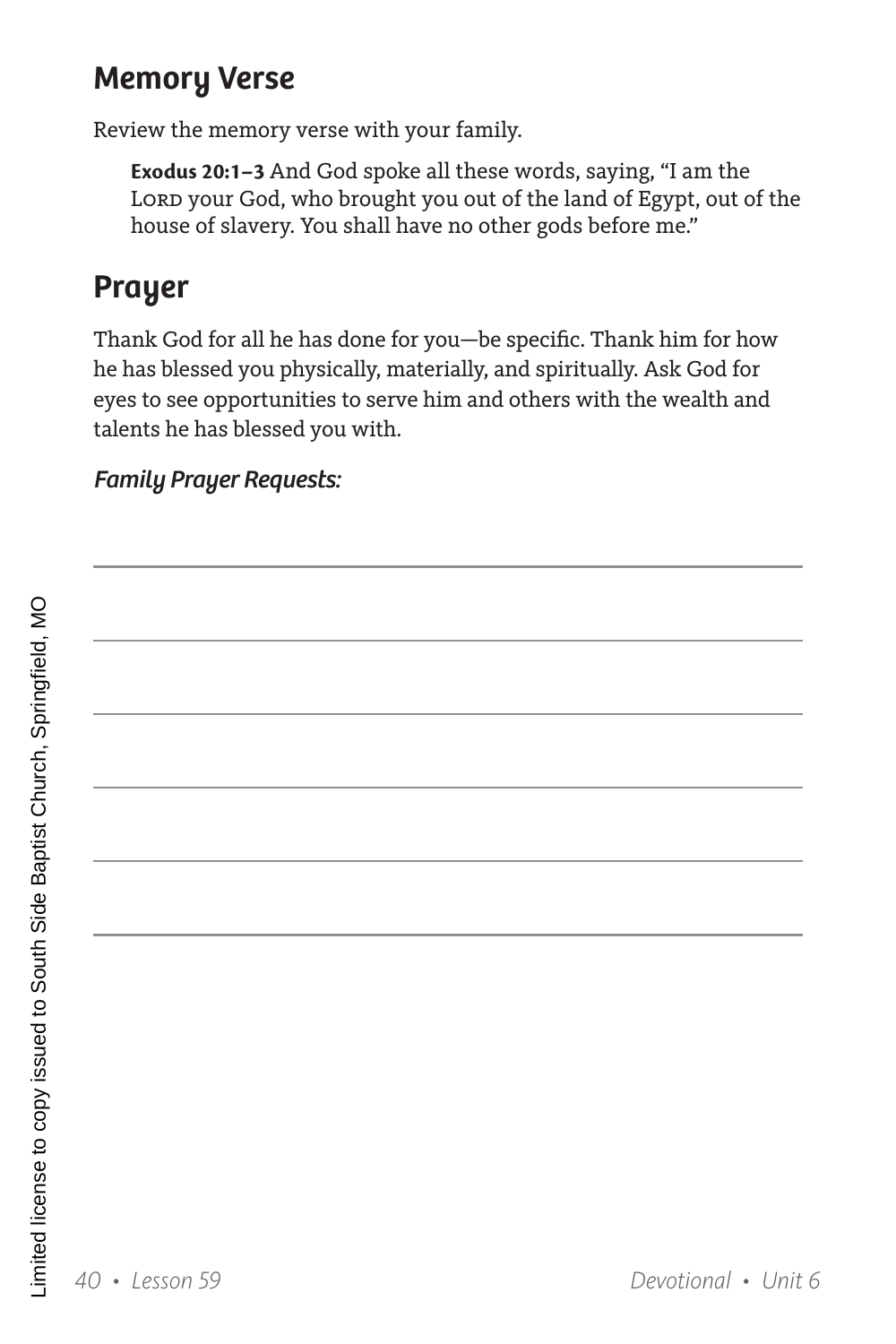

## **Lesson Summary**

This week is a review week. We have covered so much in the last nine lessons! This week we want to focus on what we've learned about God and his attributes through our study.

Some of the attributes we've seen include God's justice and mercy demonstrated in both judgement and deliverance; God's sovereignty over both good and evil; God's faithfulness to his promises and his people; God's power over his creation; God's holiness that demands our worship; and his love and goodness demonstrated in all of his works.

Let's spend time this week praising our awesome God for who he is and what he had done, and especially for the indescribable gift of eternal life through our Lord Jesus Christ.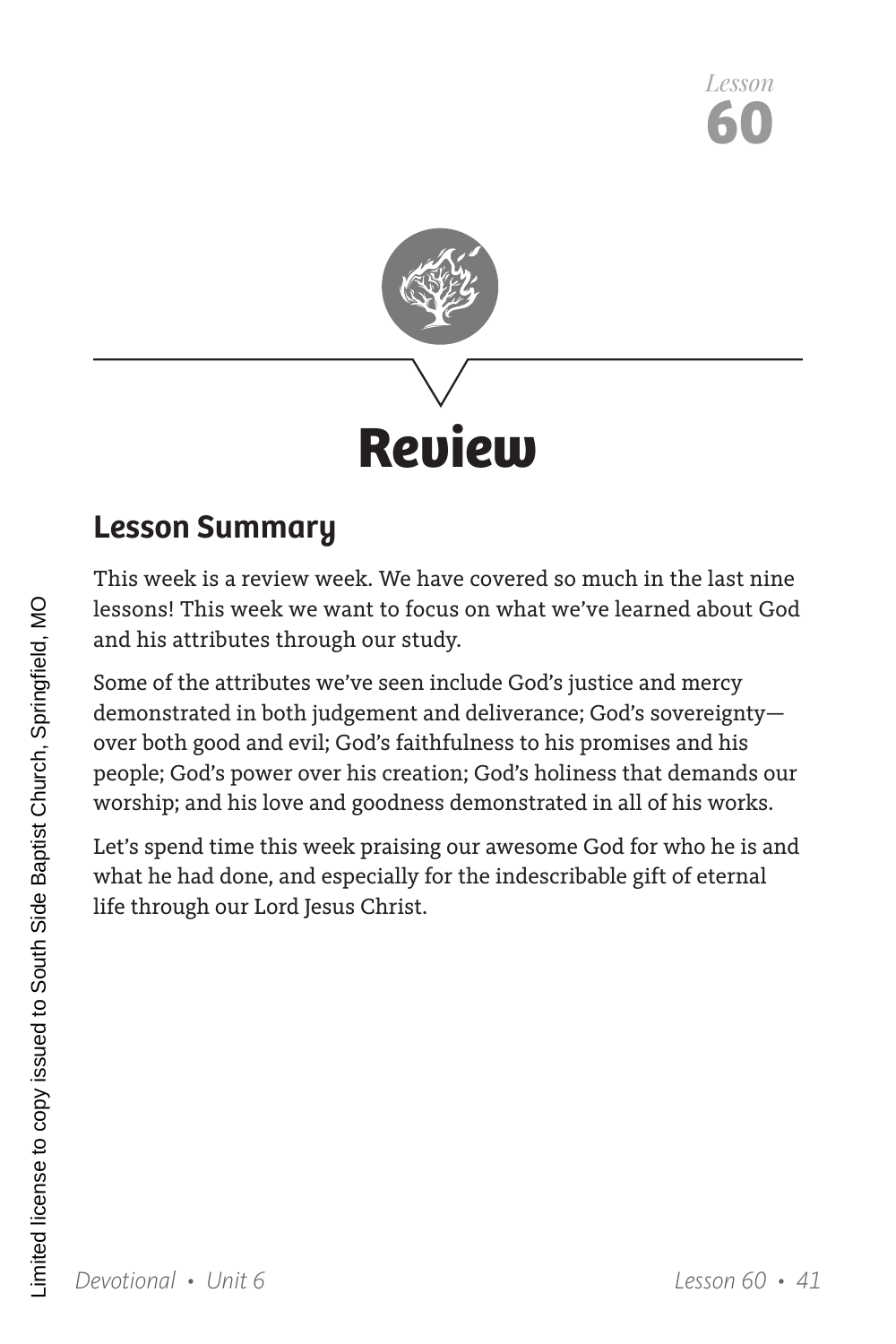Read the following passages and discuss which attributes of God are extolled, and join in the author in praising our mighty God.

**Psalm 107**

**Psalm 135**

**Psalm 150**

*42 • Lesson 60 Devotional • Unit 6*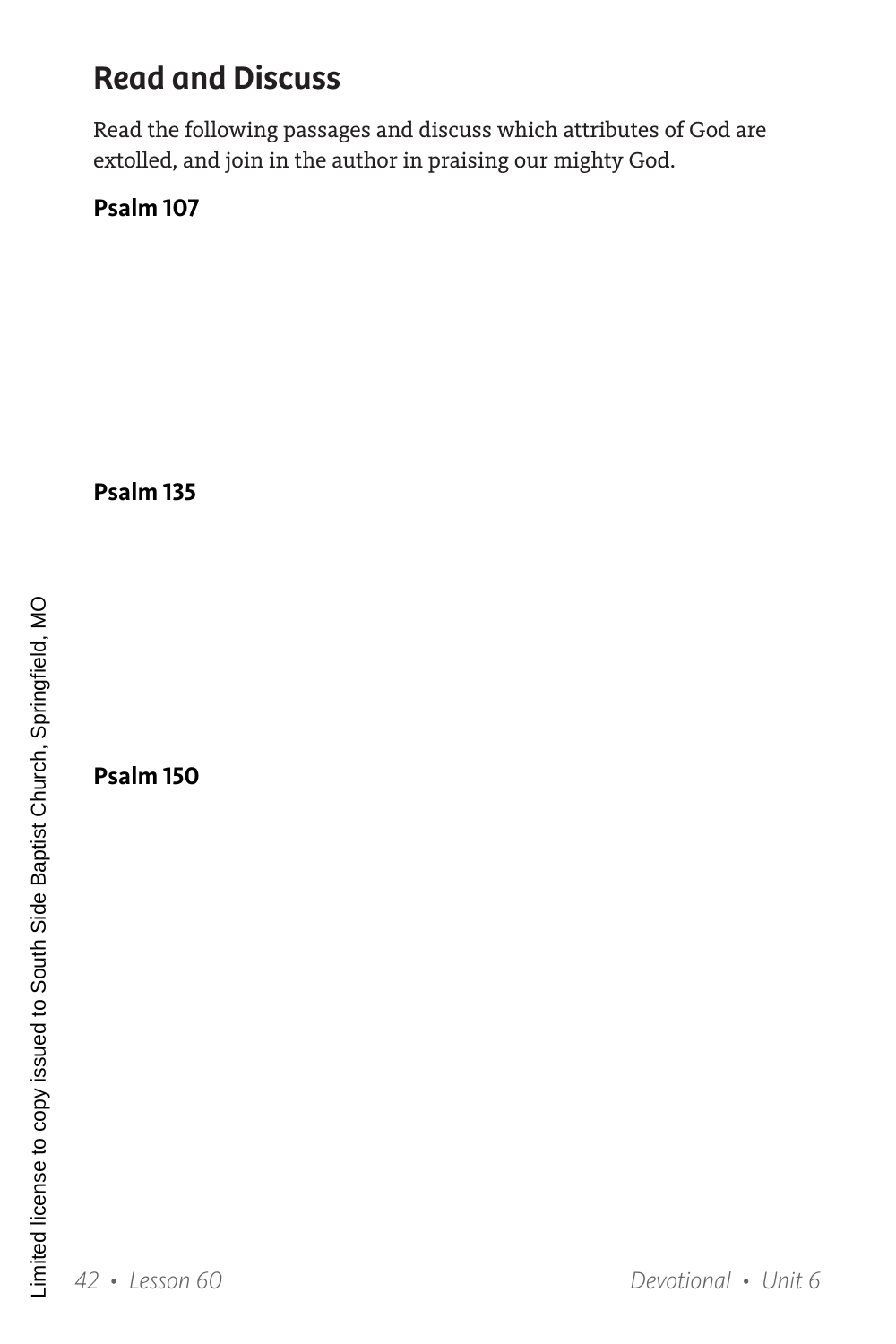**Romans 16:25–27**

**Jude 1:24–25**

**Revelation 4**